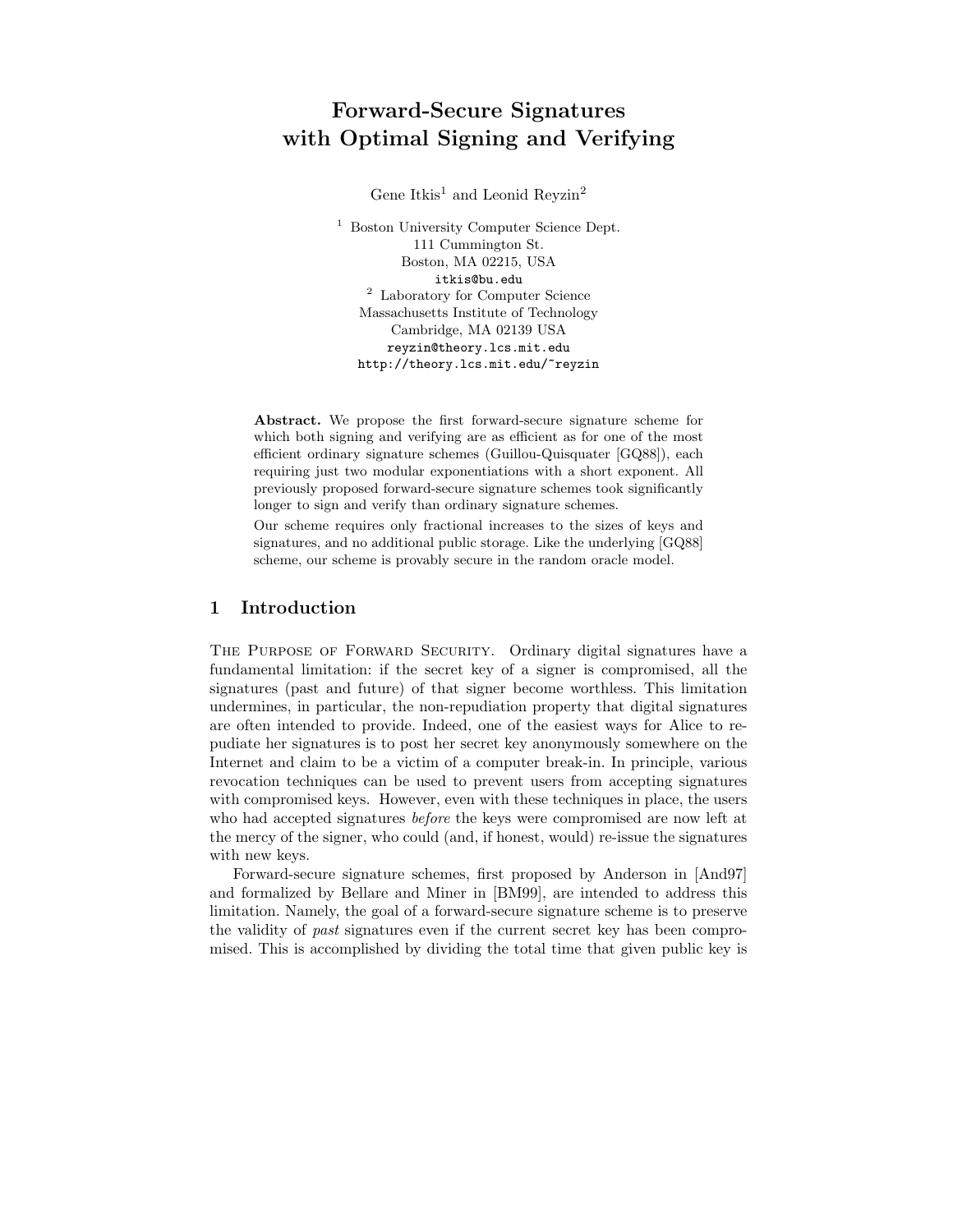valid into T time periods, and using a different secret key in each time period (while the public key remains fixed). Each subsequent secret key is computed from the current secret key via a key update algorithm. The time period during which a message is signed becomes part of the signature. Forward security property means that even if the current secret key is compromised, a forger cannot forge signatures for past time periods.

Prior Schemes. Prior forward-secure signature schemes can be divided into two categories: those that use arbitrary signature schemes in a black-box manner, and those that modify specific signature scheme.

In the first category, the schemes use some method in which a master public key is used to certify (perhaps via a chain of certificates) the current public key for a particular time period. Usually, these schemes require increases in storage space by noticeable factors in order to maintain the current (public) certificates and the (secret) keys for issuing future certificates. They also require longer verification times than ordinary signatures do, because the verifier needs to verify the entire certificate chain in addition to verifying the actual signature on the message. There is, in fact, a trade-off between storage space and verification time. The two best such schemes are the tree-based scheme of Bellare and Miner [BM99]<sup>1</sup> (requiring storage of about  $\log_2 T$  secret keys and non-secret certificates, and verification of about  $\log_2 T$  ordinary signatures) and the scheme of Krawczyk [Kra00] (requiring storage of T non-secret certificates, and verification of only 2 ordinary signatures).

In the second category, there have been two schemes proposed so far (both in the random oracle model): the scheme of Bellare and Miner [BM99] based on the Fiat-Shamir scheme [FS86], and the scheme of Abdalla and Reyzin [AR00] based the  $2^t$ -th root scheme [OO88,OS90,Mic94]. While needing less space than the schemes in the first category, both [BM99] and [AR00] require signing and verification times that are linear in T.

Our Results. We propose a scheme in the second category, based on one of the most efficient ordinary signature schemes, due to Guillou-Quisquater [GQ88]. It uses just two modular exponentiations with short exponents for both signing and verifying.

Ours is the first forward-secure scheme where both signing and verifying are as efficient as the underlying ordinary signature scheme. Moreover, in our scheme the space requirements for keys and signatures are nearly the same as those in the underlying signature scheme (for realistic parameter values, less than 50% more).

The price of such efficient signing and verifying and storage is in the running times of our key generation and update routines: both are linear in  $T$  (however, so is the key generation and non-secret storage in the scheme of [Kra00]; as well as the key generation, signing and verifying in the Fiat-Shamir-based scheme of [BM99] and the scheme of [AR00]). However, key generation and update are

<sup>1</sup> Some improvements to tree-based scheme of [BM99] (not affecting this discussion) have been proposed in [AR00] and [MI].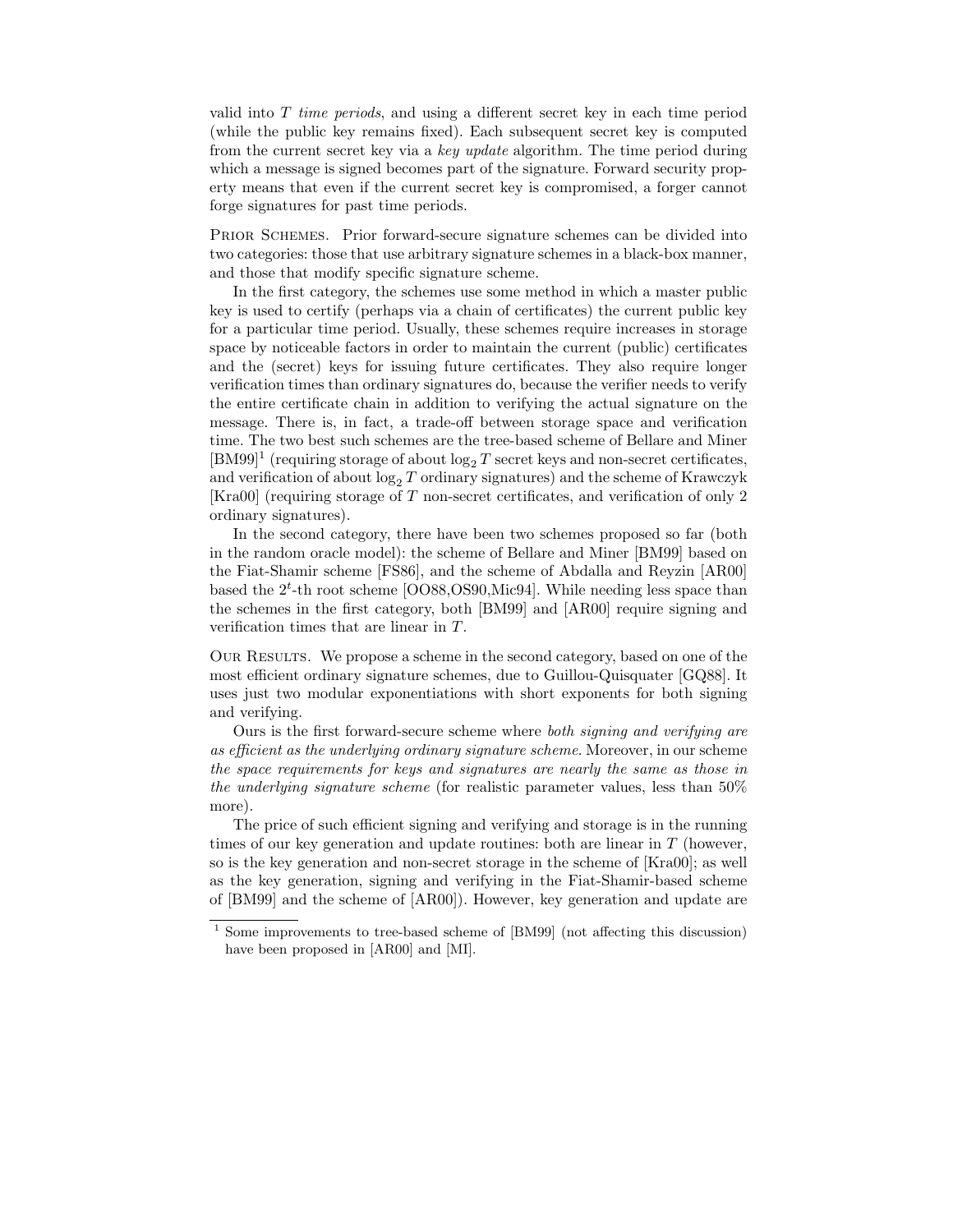(presumably) performed much less frequently than signing and verifying, and can be performed off-line as long in advance as necessary. Moreover, we show that, if we are willing to tolerate secret storage of  $1 + \log_2 T$  values, we can reduce the running time of the key update algorithm to be logarithmic in T without affecting the other components (this, rather unexpectedly, involves an interesting application of pebbling). For realistic parameter values, the total storage requirements, even with these additional secrets, are still less than in all prior schemes; the only exception is the [AR00] scheme, which has very inefficient signing and verifying.

Our scheme is provably secure in the random oracle model based on a variant of the strong RSA assumption (precisely defined in Section 2.2).

# 2 Background

#### 2.1 Definitions

This section closely follows the first formal definition of forward-secure signatures proposed by Bellare and Miner [BM99]. Their definition, in turn, is based on the Goldwasser, Micali and Rivest's [GMR88] definition of (ordinary) digital signatures secure against adaptive chosen message attacks.

Key Evolution. The approach taken by forward-secure schemes is to change the secret key periodically (and require the owner to properly destroy the old secret key<sup>2</sup>). Thus we consider time to be divided into time periods; at the end of each time period, a new secret key is produced and the old one is destroyed. The number of the time period when a signature was generated is part of the signature and is input to the verification algorithm; signatures with incorrect time periods should not verify.

Of course, while modifying the secret key, one would like to keep the public key fixed. This can, for example, be achieved by use of a "master" public key, which is somehow used to certify a temporary public key for the current time period (note however, than one needs to be careful not to keep around the corresponding "master" secret key—its presence would defeat the purpose of forward security) . The first simple incarnation of this approach was proposed by [And97]; a very elegant tree-based solution was proposed by [BM99]; another approach, based on generating all of the certificates in advance, was put forward by [Kra00]. However, in general, one can conceive of schemes where the public

<sup>2</sup> Obviously, if the key owner does not properly destroy her old keys, an attacker can obtain them and thus forge the "old" signatures. Moreover, if the key owner does not detect that the current key was leaked, the attacker may hold on to the compromised key for a few time periods, and forge "old" signatures then. Indeed, proper deletion of the old keys and proper intrusion detection are non-trivial tasks. However, it is reasonable to insist that the key owner perform such deletion and intrusion detection—certainly more reasonable than insisting that she guarantee the secrecy of her active keys through resistance to any intrusion attack.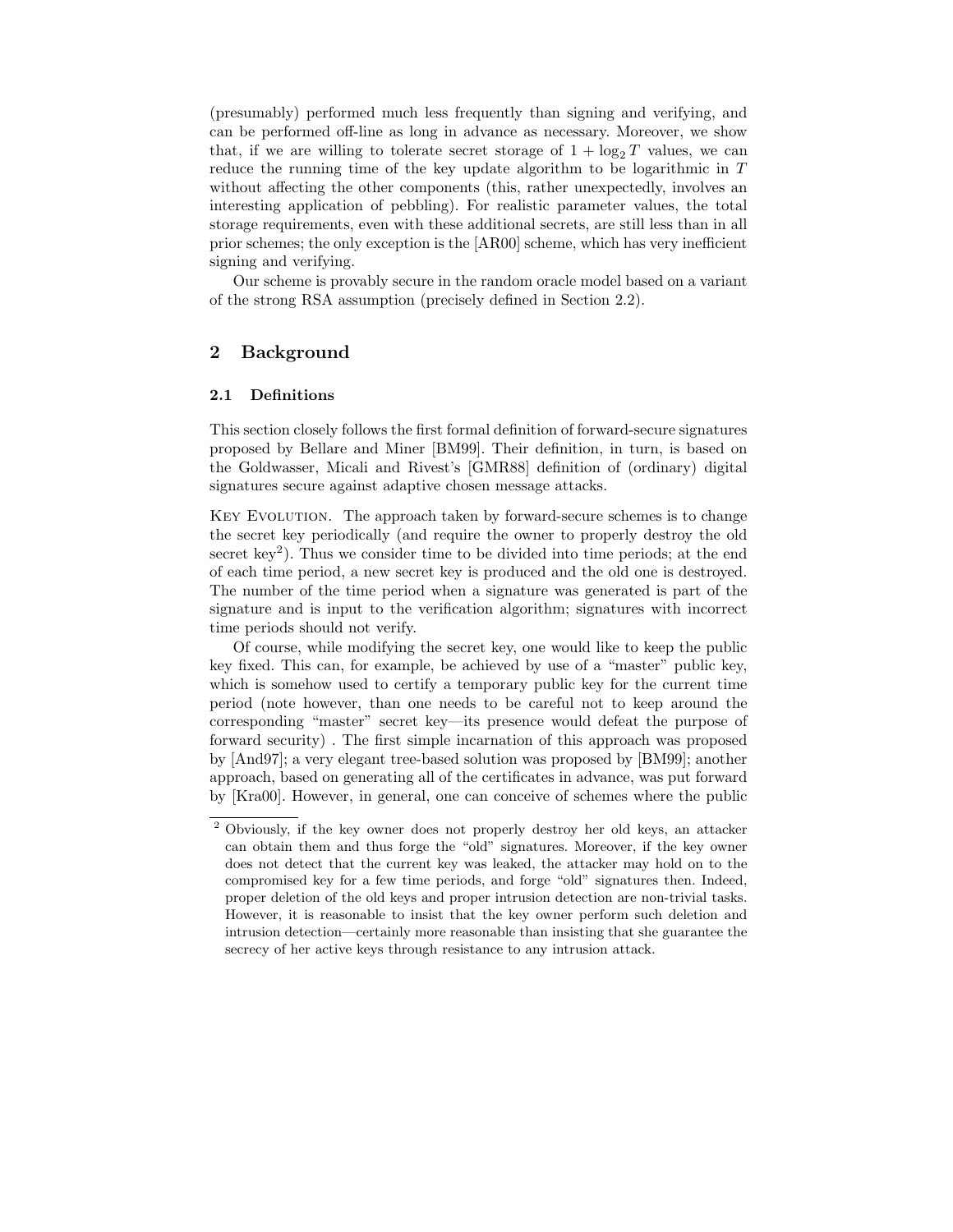key stays fixed but no such certificates of per-period public keys are present (and, indeed, such schemes are proposed in [BM99,AR00], as well as in this paper).

The notion of a key-evolving signature scheme captures, in full generality, the idea of a scheme with a fixed public key and a varying secret key. It is, essentially, a regular signature scheme with the additions of time periods and the key update algorithm. Note that this notion is purely functional: security is addressed separately, in the definition of forward security (which is the appropriate security notion for key-evolving signature schemes).

Thus, a key-evolving digital signature scheme is a quadruple of algorithms, FSIG = (FSIG.key, FSIG.sign, FSIG.ver, FSIG.update), where:

- $-$  FSIG.key, the key generation algorithm, is a probabilistic algorithm which takes as input a security parameter  $k \in \mathbb{N}$  (given in unary as  $1^k$ ) and the total number of periods  $T$  and returns a pair  $(SK_1, PK)$ , the initial secret key and the public key;
- FSIG.sign, the (possibly probabilistic) signing algorithm, takes as input the secret key  $SK_j = \langle S_j, j, T \rangle$  for the time period  $j \leq T$  and the message M to be signed and returns the signature  $\langle j, sign \rangle$  of M for time period j;
- FSIG.ver, the (deterministic) verification algorithm, takes as input the public key PK, a message M, and a candidate signature  $\langle j, sign \rangle$ , and returns 1 if  $\langle j, sign \rangle$  is a valid signature of M or 0, otherwise. It is required that FSIG.ver( $PK, M$ , FSIG.sign( $SK_j, M$ )) = 1 for every message M and time period j.
- $-$  FSIG.update, the (possibly probabilistic) secret key update algorithm, takes as input the secret key  $SK_j$  for the current period  $j < T$  and returns the new secret key  $SK_{j+1}$  for the next period  $j+1$ .

We adopt the convention that  $SK_{T+1}$  is the empty string and FSIG.update( $SK_T$ ) returns  $SK_{T+1}$ .

When we work in the random oracle model, all the above-mentioned algorithms would have an additional security parameter,  $1^l$ , and oracle access to a public hash function  $H: \{0,1\}^* \to \{0,1\}^l$ , which is assumed to be random in the security analysis.

Forward Security. Forward security captures the notion that it should be computationally infeasible for any adversary to forge a signature for any past time period even in the event of exposure of the current secret key. Of course, since the update algorithm is public, nothing can be done with respect to future secret keys, except for revoking the public key (thus invalidating all signatures for the time period of the break-in and thereafter). To define forward security formally, the notion of a secure digital signature of [GMR88] is extended in [BM99] to take into account the ability of the adversary to obtain a key by means of a break-in.

Intuitively, in this new model, the forger first conducts an adaptive chosen message attack (cma), requesting signatures on messages of its choice for as many time periods as he desires. Whenever he chooses, he "breaks in": requests the secret key  $SK_b$  for the current time period b and then outputs an (alleged)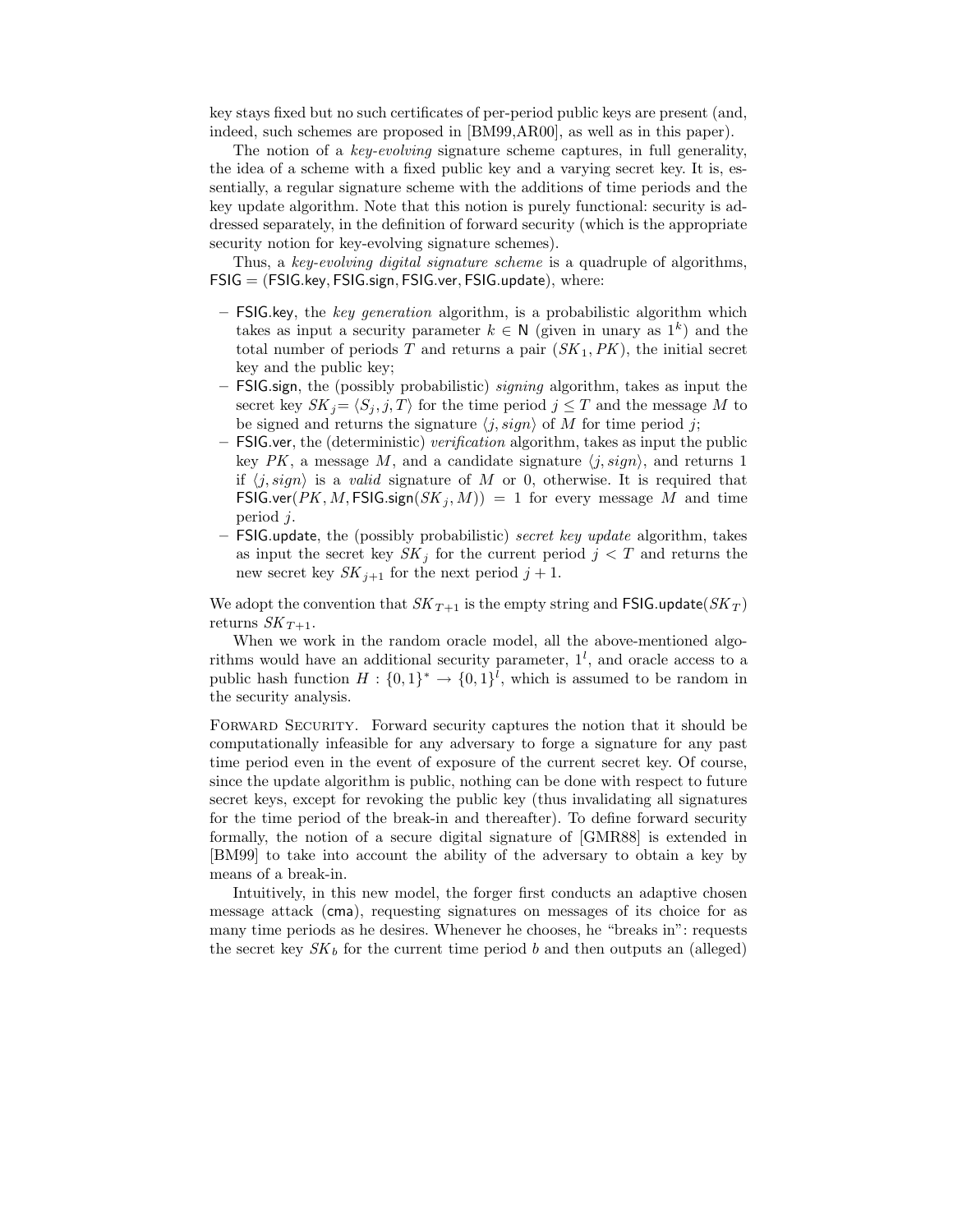signature on a message M of his choice for a time period  $j < b$ . The forger is considered to be successful if the signature is valid and the pair  $(M, j)$  was not queried during cma.

Formally, let the forger  $F = \langle F.\text{cma}, F.\text{forge} \rangle$ . For a key pair  $(PK, SK_0) \stackrel{R}{\leftarrow}$ FSIG.key( $k, \ldots, T$ ), F.cma, given PK and T, outputs (CM, b), where b is the break-in time period and CM is a set of adaptively chosen message-period pairs (the set of signatures  $sign(CM)$  of the current set CM is available to  $F$  at all times, including during the construction of  $CM$ <sup>3</sup>. Finally, F.forge outputs  $\langle M, j, sig \rangle \leftarrow F$ .forge $(CM, sign(CM), SK_b)$ . We say that F is successful if  $\langle M, j \rangle \notin CM, j < b$ , and FSIG.ver $p_K(M, \langle j, sig \rangle) = 1$ . (Note: formally, the components of  $F$  can communicate all the necessary information, including  $T$ and  $b$ , via  $CM$ .)

Define  $\text{Succ}^{\text{fwsig}}(\textsf{FSIG}[k,T],F)$  to be the probability (over coin tosses of F and FSIG) that F is successful. Let the function  $\textbf{InSec}^{\text{fwsig}}(FSIG[k,T],t,q_{\text{sig}})$  (the insecurity function) be the maximum, over all algorithms  $F$  that are restricted to running time t and  $q_{\text{sig}}$  signature queries, of  $\text{Succ}^{\text{fwsig}}(\textsf{FSIG}[k, T], F)$ .

The insecurity function above follows the "concrete security" paradigm and gives us a measure of how secure or insecure the scheme really is. Therefore, we want its value to be as small as possible. Our goal in a security proof will be to find an upper bound for it.

The above definition can be translated to the random oracle model in a standard way [BR93]: by introducing an additional security parameter  $1^l$ , allowing all algorithms the access to the random oracle  $H: \{0,1\}^* \to \{0,1\}^l$ , and considering  $q_{\text{hash}}$ , the number of queries to the random oracle, as one more parameter for the forger.

#### 2.2 Assumption

We use a variant of the strong RSA assumption (to the best of our knowledge, first introduced independently in [BP97] and [FO97]), which postulates that it is to compute any root of a fixed value modulo a composite integer. More precisely, the strong RSA assumption states that it is intractable, given  $n$  that is a product of two primes and a value  $\alpha$  in  $Z_n^*$ , to find  $\beta \in Z_n^*$  and  $r > 1$  such that  $\beta^r = \alpha$ .

However, we modify the assumption in two ways. First, we restrict ourselves to the moduli that are products of so-called "safe" primes (a safe prime is one of the form  $2q + 1$ , where q itself is a prime). Note that, assuming safe primes

 $3$  Note that the [BM99] definition, which captures what  $F$  can do in practice, allows the messages-period pairs to be added to  $CM$  only in the order of increasing time periods and without knowledge of any secret keys. However, allowing the forger to construct CM in arbitrary order, and even to obtain  $SK_b$  in the middle of the CM construction (so that some messages be constructed by the forger with the knowledge of  $SK_b$ ) would not affect our (and their) results. Similarly, the forger can be allowed to obtain more than one secret key — we only care about the earliest period  $b$  for which the secret key is given to the forger. So, the forger may adaptively select some messages which are signed for him, then request some period's secret key; then adaptively select more messages and again request a key, etc.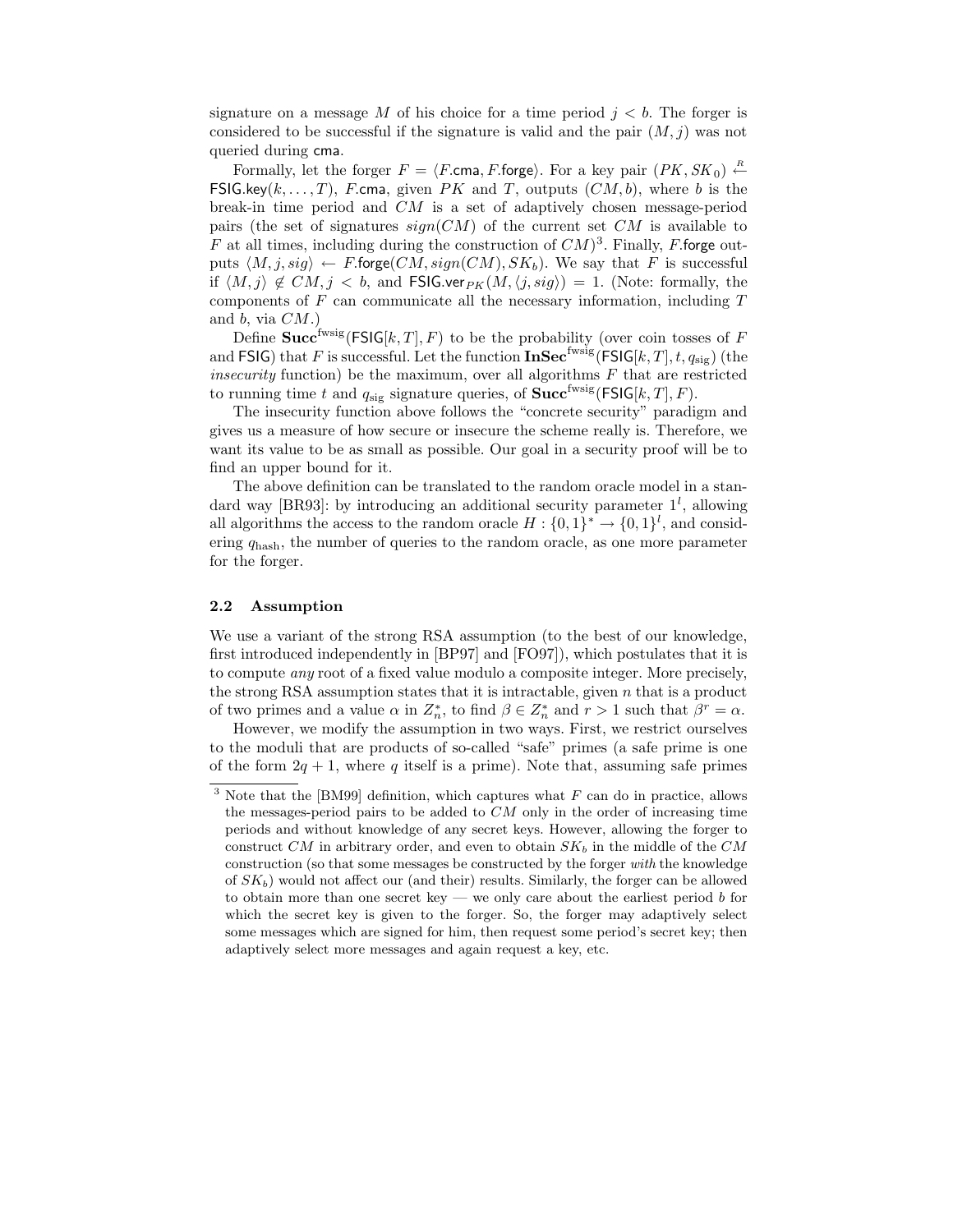are frequent, this restriction does not strengthen the assumption. Second, we upperbound the permissible values or r by  $2^{l+1}$ , where l is a security parameter for our scheme (in an implementation,  $l$  will be significantly shorter than the length  $k$  of the modulus  $n$ ).

More formally, let A be an algorithm. Consider the following experiment.

Experiment Break-Strong-RSA $(k, l, A)$ Randomly choose two primes  $q_1$  and  $q_2$  of length  $\lceil k/2 \rceil - 1$  each such that  $2q_1 + 1$  and  $2q_2 + 1$  are both prime.  $p_1 \leftarrow 2q_1 + 1; p_2 \leftarrow 2q_2 + 1; n \leftarrow p_1p_2$ Randomly choose  $\alpha \in Z_n^*$ .  $(\beta, r) \leftarrow A(n, \alpha)$ If  $1 < r \leq 2^{l+1}$  and  $\beta^r \equiv \alpha \pmod n$  then return  $1$  else return  $0$ 

Let  $\textsf{Succ}(A, k, l) = \Pr[Break - Strong - RSA(k, l, A) = 1]$ . Let  $\textbf{InSec}^{\text{SRSA}}(k, l, t)$ be the maximum of  $Succ(A, k, l)$  over all the adversaries A who run in time at most t. Our assumption is that  $InSec^{SRSA}(k, l, t)$ , for t polynomial in k, is negligible in  $k$ . The smaller the value of  $l$ , of course, the weaker the assumption.

In fact, for a sufficiently small l, our assumption follows from a variant of the fixed-exponent RSA assumption. Namely, assume that there exists a constant  $\epsilon$ such that, for every r, the probability of computing, in time t, an r-th root of a random integer modulo a k-bit product of two safe primes, is at most  $2^{-k^{\epsilon}}$ . Then,  $\mathbf{InSec}^{\text{SKSA}}(k, l, t) < 2^{l+1-k^{\epsilon}}$ , which is negligible if  $l = o(k^{\epsilon})$ .

#### 2.3 Mathematical Tools

The following two simple statements will be helpful later. They were first pointed out by Shamir [Sha83] in the context of generation of pseudorandom sequences based on the RSA function.

**Proposition 1.** Let G be a group. Suppose  $e_1, e_2 \in Z$  are such that  $gcd(e_1, e_2) =$ 1. Given  $a, b \in G$  such that and  $a^{e_1} = b^{e_2}$ , one can compute c such that  $c^{e_2} = a$ in  $O(\log(e_1 + e_2))$  group and arithmetic operations.

*Proof.* Using Euclid's extended gcd algorithm, within  $O(\log(e_1 + e_2))$  arithmetic operations compute  $f_1, f_2$ , such that  $e_1 f_1 + e_2 f_2 = 1$ . Compute  $c = a^{f_2} b^{f_1}$ , with  $O(\log(f_1 + f_2)) = O(\log(e_1 + e_2))$  group operations. Then  $c^{e_2} = a^{e_2 f_2} b^{e_2 f_1} =$  $a^{e_2f_2}a$  $e_1f_1 = a.$ 

**Lemma 1.** Let G be a finite group. Suppose  $e_1 \in Z$  and  $e_2 \in Z$  are such that  $gcd(e_1, e_2) = g$  and  $gcd(g, |G|) = 1$ . Given  $a, b \in G$ , such that  $a^{e_1} = b^{e_2}$ , one can compute c such that  $c^{e_2/g} = a$  in  $O(\log \frac{e_1+e_2}{g})$  group and arithmetic operations.

*Proof.* Since  $gcd(g, |G|) = 1$ ,  $(z<sup>g</sup> = 1) \Rightarrow (z = 1)$  for any  $z \in G$ . Let  $e'_1 =$  $e_1/g$ ,  $e'_2 = e_2/g$ . Then  $(a^{e'_1}/b^{e'_2})^g = 1$ , so  $a^{e'_1} = b^{e'_2}$ , so we can apply and Proposition 1 to get c such that  $c^{e'_2} = a$ .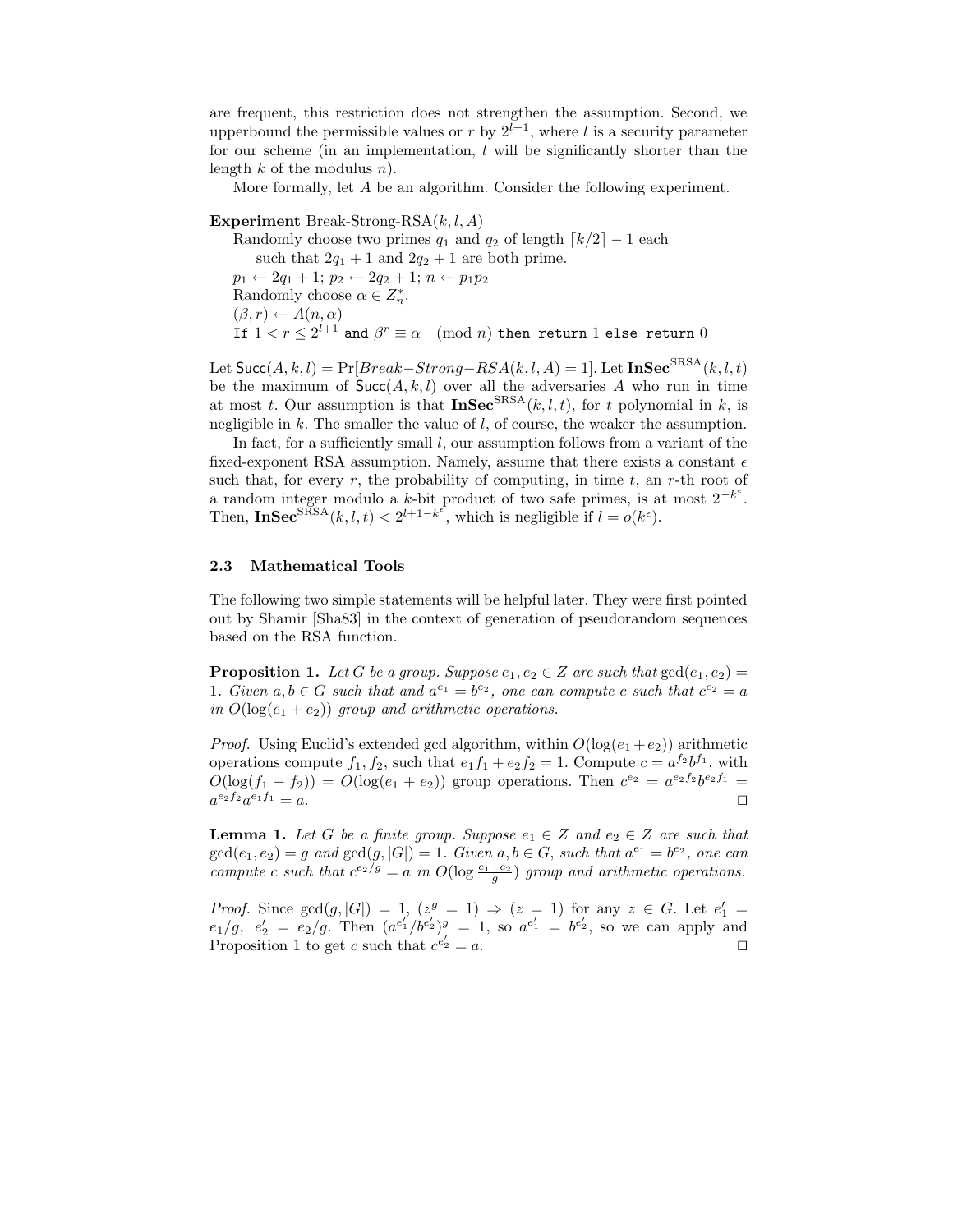#### 2.4 The Guillou-Quisquater Signature Scheme

In [GQ88], Guillou and Quisquater propose the following three-round identification scheme, summarized in Figure 1. Let  $k$  and  $l$  be two security parameters. The prover's secret key consists of a  $k$ -bit modulus  $n$  (a product of two random primes  $p_1, p_2$ ), an  $(l + 1)$ -bit exponent e that is relatively prime to  $\phi(n) = (p_1 - 1)(p_2 - 1)$ , and a random  $s \in \mathbb{Z}_n^*$ . The public key consists of  $n, e$ and v where  $v \equiv 1/s^e \pmod{n}$ .

In the first round, the prover generates a random  $r \in Z_n^*$ , computes the commitment  $y = r^e \pmod{n}$  and sends y to the the verifier. In the second round, the verifier sends a random *l*-bit challenge  $\sigma$  to the prover. In the third round, the prover computes and sends to the verifier  $z = rs^{\sigma}$ . To check, the verifier computes  $y' = z^e v^{\sigma}$  and checks if  $y = y'$  (and  $y \not\equiv 0 \pmod{n}$ ).

The scheme's security is based on the assumption that computing roots modulo composite  $n$  is infeasible without knowledge of its factors (the precise assumption varies depending on how e is chosen), and can be proven using Lemma 1. Informally, if the prover can answer two different challenges,  $\sigma$  and  $\tau$ , for the same y, then it can provide  $z_{\sigma}$  and  $z_{\tau}$  such that  $z_{\sigma}^e v^{\sigma} = z_{\tau}^e v^{\tau}$ . Hence,  $v^{\sigma-\tau} = (z_{\sigma}/z_{\tau})^e$ . Note that e is  $l + 1$ -bits long, hence  $e > |\sigma - \tau|$ , hence  $g = \gcd(\sigma - \tau, e) < e$ , so  $r = e/g > 1$ . By Lemma 1, knowing  $v, \sigma - \tau, z_{\sigma}/z_{\tau}$  and e allows one to efficiently compute the r-th root of v (to apply the lemma, we need to have g relatively prime with the order  $\phi(n)$  of the multiplicative group  $Z_n^*$ , which is the case by construction, because e is picked to be relatively prime with  $\phi(n)$ ). Thus, the prover must know at least some root of  $v$  (in fact, if  $e$  is picked to be prime, then the prover must know precisely the e-th root of v, because  $q = 1$  and  $r = e$ ). Note that it is crucial to the proof that  $e > 2^l$  and e is relatively prime with  $\phi(n)$ .

The standard transformation of [FS86] can be applied to this identification scheme to come up with the GQ signature scheme, presented in Figure 1. Essentially, the interactive verifier's l-bit challenge  $\sigma$  is now computed using a random oracle (hash function)  $H: \{0,1\}^* \to \{0,1\}^L$  applied to the message M and the commitment y.

### 3 Our Forward-Secure Scheme

#### 3.1 Main ideas for forward security

The main idea for our forward-secure scheme is to combine the GQ scheme with Shamir's observation (Lemma 1). Namely, let  $e_1, e_2, \ldots, e_T$  be distinct integers, all greater than  $2^l$ , all pairwise relatively prime and relatively prime with  $\phi(n)$ . Let  $s_1, s_2, \ldots, s_T$  be such that  $s_i^{e_i} \equiv 1/v \pmod{n}$  for  $1 \le i \le T$ . In time period i, the signer will simply use the GQ scheme with the secret key  $(n, s_i, e_i)$  and the verifier will use the GQ scheme with the public key  $(n, v, e_i)$ . Intuitively, this will be forward-secure because of the relative primality of the  $e_i$ 's: if the forger breaks-in during time period b and learns the  $e_b$ -th,  $e_{b+1}$ -th, ...,  $e_T$ -th roots of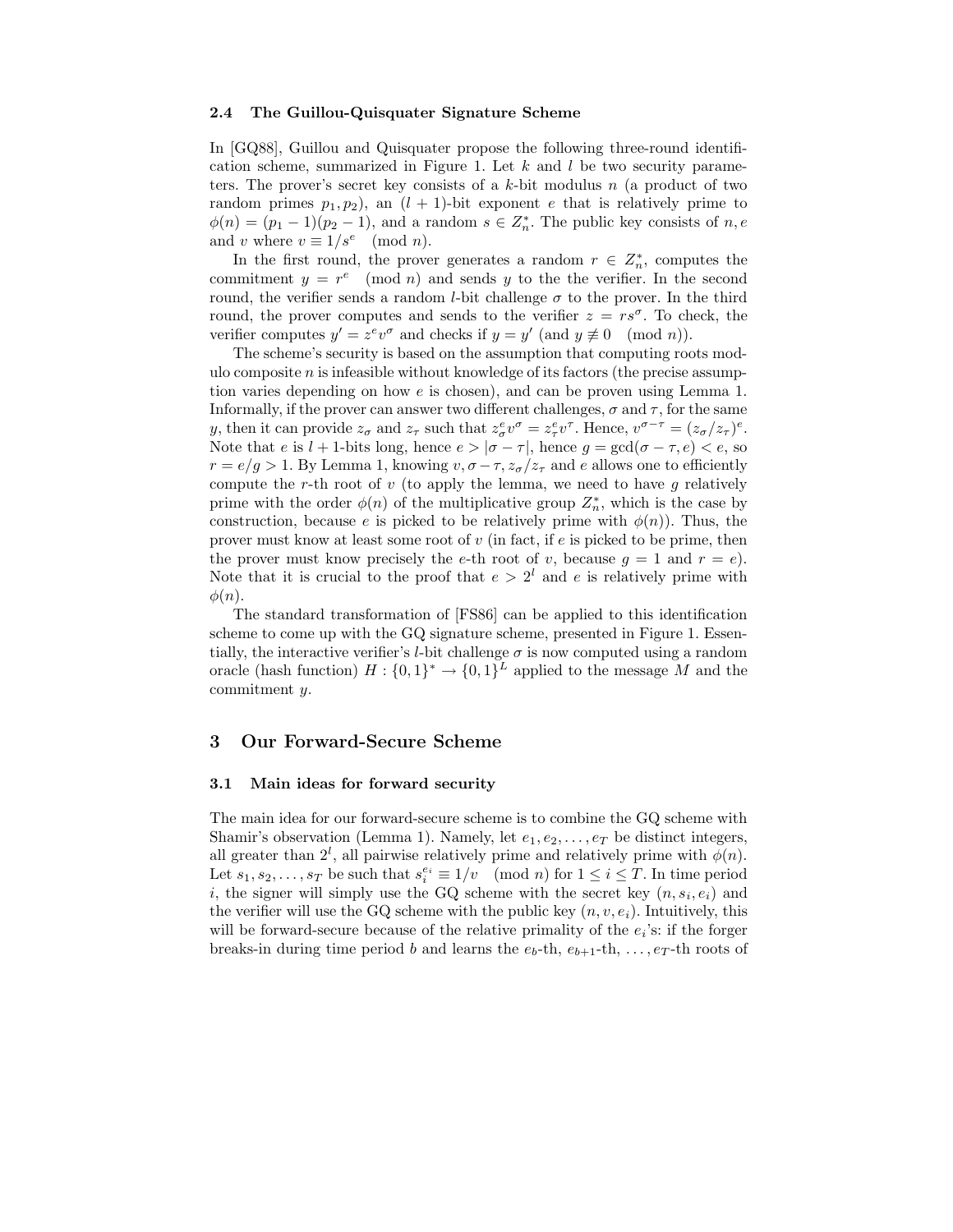```
algorithm GQ.\mathsf{key}(k, l)Generate random \lceil k/2 \rceil-bit
primes p_1, p_2n \leftarrow p_1 p_2s \stackrel{R}{\leftarrow} Z_n^*e \leftarrow [2^l, 2^{l+1})s.t. gcd(e, \phi(n)) = 1v \leftarrow 1/s^e \mod nSK \leftarrow (n, s, e)PK \leftarrow (n, v, e)return (SK, PK)algorithm GQ\text{.sign}(M,(n,s,e))r \stackrel{R}{\leftarrow} Z_n^*y \leftarrow r^e \mod n\sigma \leftarrow H(y, M)z \leftarrow rs^{\sigma} \bmod nreturn (z, \sigma)algorithm GQ.\text{ver}(M,(n,v,e),(z,\sigma))if z \equiv 0 \pmod{n} then return 0
                                                  y' \leftarrow z^e v^\sigma \bmod nif \sigma = H(y',M) then return 1
                                                                            else return 0
```
Fig. 1. The GQ Signature Scheme

v, this will not help it compute  $e_j$ -th root of v for  $j < b$  (nor, more generally, the r-th root of v, where  $r|e_i$ ).

This idea is quite simple. However, we still need to address the following two issues: (i) how the signer computes the  $s_i$ 's, and (ii) how both the signer and the verifier obtain the  $e_i$ 's.

COMPUTING  $s_i$ 's. Notice that if the signer were required to store all the  $s_i$ 's, this scheme would require secret storage that is linear in  $T$ . However, this problem can be easily resolved. Let  $f_i = e_i \cdot e_{i+1} \cdot \ldots \cdot e_T$ . Let  $t_i$  be such that  $t_i^{f_i} \equiv 1/v$ (mod *n*). During the *j*-th time period, the signer stores  $s_j$  and  $t_{j+1}$ . At update time, the signer computes  $s_{j+1} = t_{j+1}^{f_{j+2}} \mod n$  and  $t_{j+2} = t_{j+1}^{e_{j+1}} \mod n$ . This allows secret storage that is independent of  $T:$  only two values modulo  $n$  are stored at any time (the  $f_i$  and  $e_i$  values are not stored—see below). It does, however, require computation linear in  $T$  at each update, because of the high cost of computing  $s_{i+1}$  from  $t_{i+1}$ .

We can reduce the computation at each update to be only logarithmic in T by properly utilizing precomputed powers of  $t_{j+1}$ . This will require us, however, to store  $1 + \log_2 T$  secrets instead of just two. This optimization concerns only the efficiency of the update algorithm and affects neither the other components of the scheme nor the proof of security, and is therefore presented separately in Section 4.2.

OBTAINING  $e_i$ 's. In order for the scheme to be secure, the  $e_i$ 's need to be relatively prime with each other<sup>4</sup> and with  $\phi(n)$ , and greater than  $2^l$ . The signer can therefore generate the  $e_i$ 's simply as distinct  $(l + 1)$ -bit primes. Of course,

<sup>4</sup> In fact, this requirement can be relaxed. We can allow the  $e_i$ 's not to be pairwise relatively prime, as long as we redefine  $f_i$  as  $f_i = \text{lcm}(e_i, e_{i+1}, \ldots, e_T)$ , and require that  $e_i$  be relatively prime with  $\phi(n)$  and  $e_i/\gcd(e_i, f_{i+1}) > 2^l$ . However, we see no advantages in allowing this more general case; the disadvantage is that the  $e_i$ 's will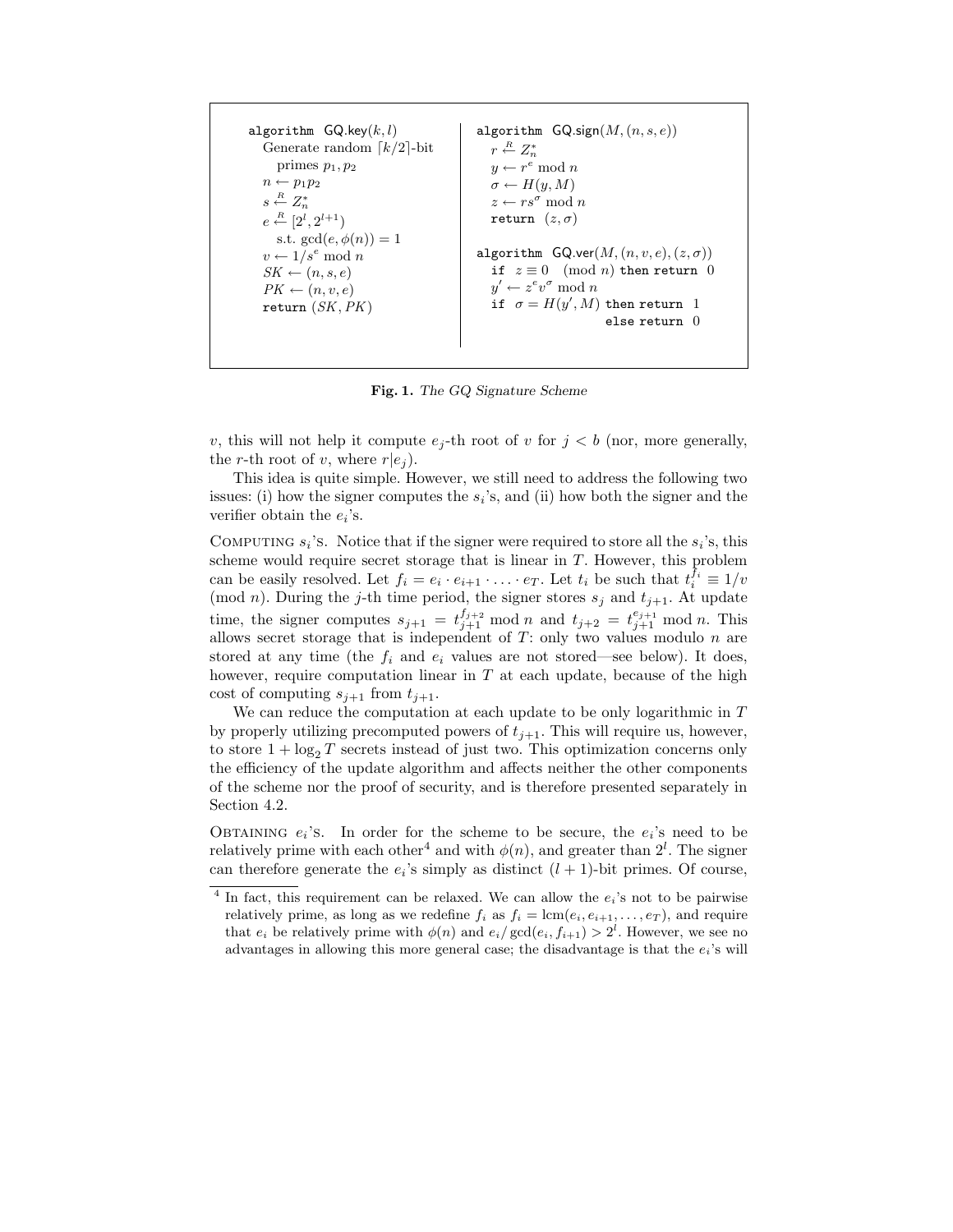to store all the  $e_i$ 's would require linear in T (albeit public) storage. However, the signer need only store  $e_j$  for the current time period j, and generate anew the other  $e_i$ 's for  $i > j$  during key update. This works as long as the signer uses a deterministic algorithm for generating primes: either pseudorandom search or sequential search from fixed starting points. The fact that  $e_i$ 's are not stored but rather recomputed each time slows down the update algorithm only (and, as we show in Section 3.3, not by much). Note that the way we currently described the update algorithm, for the update at time period  $j$  the signer will need to compute  $e_{j+1}, \ldots, e_T$ . With the optimization of Section 4.2, however, only at most  $\log_2 T$  of the  $e_i$ 's will need to be computed at each update.

We have not yet addressed the issue of how the verifier gets the  $e_i$ 's. Of course, it could simply generate them the same way that the signer does during each key update. However, this will slow down verification, which is undesirable. The solution is perhaps surprising: the verifier need not know the "true"  $e_i$ 's at all! The value of  $e_i$  can be simply included by the signer in every signature for time period  $j$ . Of course, a forger is under no obligation to include the true  $e_i$ . Therefore, to avoid ambiguity, we will denote by  $e$  the value included in a signature. It may or may not actually equal  $e_i$ .

For the security of the scheme, we require that e satisfy the following requirements:

- 1. e should be included as an argument to the hash function  $H$ , so that the forger cannot decide on e after seeing the challenge  $\sigma$ ;
- 2. e should be greater than  $2^l$ , for the same reasons as in the GQ scheme;
- 3. e should be relatively prime with  $\phi(n)$ , for the same reasons as in the GQ scheme; and
- 4. e should be relatively prime with the  $e_b, \ldots, e_T$  (where b is the break-in time period), so that the knowledge of the root of v of degree  $e_b \cdot e_{b+1} \cdot \ldots \cdot e_T$ does not help the forger compute any root of v of degree  $r|e$ .

The first two conditions can be easily enforced by the verifier. The third condition can be enforced by having n be a product of two "safe" primes (primes  $p_1, p_2$  that are of the form  $p_i = 2q_i + 1$ , where q is prime). Then the verifier simply needs to check that e is odd (then it must be relatively prime with  $\phi(n)$ —otherwise, it would be divisible by  $q_1, q_2$  or  $q_1q_2$ , which would imply that the forger could factor  $n$ ).

It is the fourth condition that presents difficulties. How can the verifier check the that e is relatively prime with  $e_b, \ldots, e_T$  without knowing b and the actual values of  $e_b, \ldots, e_T$ ? We accomplish this by splitting the entire interval between  $2^l$  and  $2^{l+1}$  into T consecutive buckets of size  $2^l/T$  each, and having each  $e_i$ be a prime from the i-th bucket. Then the verifier knows that the actual values  $e_{j+1}, \ldots, e_T$  are all at least  $2^l(1+j/T)$  and prime. Thus, as long as e in the signature for time period j is less than  $2^{l}(1+j/T)$ , it is guaranteed to be relatively prime with  $e_{i+1}, \ldots, e_T$ , and hence with  $e_b, \ldots, e_T$  (because  $b > j$ ).

have to be longer to satisfy the last requirement, and thus the scheme will be less efficient.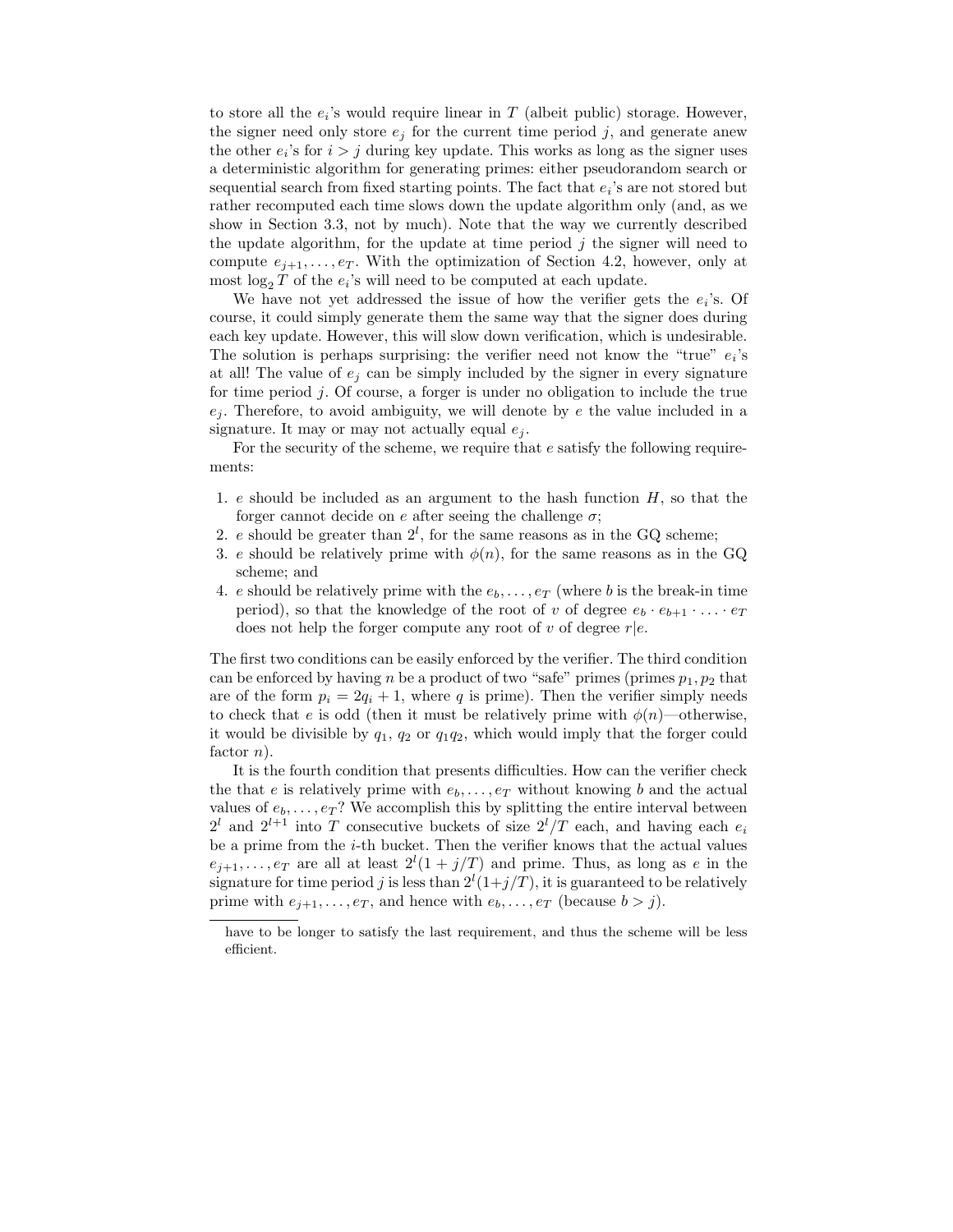Thus, to enforce the above four conditions, the verifier needs to check is that e is odd, is between  $2^l$  and  $2^l(1+j/T)$  and is included in the hash computation.

#### 3.2 The scheme

Our scheme (denoted IR) based on the above ideas is presented in Figure 2. As in the GQ scheme, let  $H: \{0,1\}^* \to \{0,1\}^l$  be a hash function.

#### 3.3 Efficiency

Signing and Verifying. The distinghuishing feature of our scheme is the efficiency of the signing and verification algorithms. Both are the same as the already efficient ordinary GQ scheme (verifying has the additional, negligible component of testing whether  $e$  is in the right range and odd). Namely, they each take two modular exponentiations, one modular multiplication and an application of H, for a total time of  $O(k^2 l)$  plus the time required to evaluate H. (Note that, just like the GQ scheme, one of the two modular exponentiations for signing can be done off-line, before the message is known; also, one of the two modular exponentiations for verifying is of a fixed base  $v$ , and can benefit from precomputation.)

KEY GENERATION. We need to make strong assumptions on the distributions of primes in order to estimate efficiency of key generation. First, we assume that at least one in  $O(k)$  [k/2]-bit numbers is a prime, and that at least one in  $O(k)$ of those is of the form  $2q + 1$ , where q is prime. Then, generating n takes  $O(k^2)$ primality tests. Each primality test can be done in  $O(k^3)$  bit operations [BS96]. Thus, the modulus *n* is generated in  $O(k^5)$  bit operations (a factor k slower than an RSA modulus, because of the need for safe primes). Similarly, we will assume that at least one in  $O(l)$  integers in each bucket  $[2^{l}(1+(i-1)/T), 2^{l}(1+i/T))$ is a prime, so generating each  $e_i$  takes  $O(l^4)$  bit operations.

In addition to generating  $n$  and the  $e_i$ 's, key generation needs to compute the product of the  $e_i$ 's modulo  $\phi(n)$ , which takes  $O(Tkl)$  bit operations, and three modular exponentiations, each taking  $O(k^2 l)$  bit operations. Therefore, key generation takes  $O(k^5 + l^4T + k^2l + klT)$  bit operations.

Note that, similarly to the GQ scheme,  $n$  and  $e_i$ 's may be shared among users if  $n$  is generated by a trusted party, because each user need not know the factors of n. Each user can simply generate its own  $t_1$  and v.

KEY UPDATE. Key update cannot multiply all the relevant  $e_i$ 's modulo  $\phi(n)$ , because  $\phi(n)$  is not available (otherwise, the scheme would not be forward-secure). Therefore, it has to perform  $O(T)$  modular exponentiations separately, in addition to regenerating all the  $e_i$ 's. Thus, it takes  $O(k^2lT + l^4T)$  bit operations.

Note that the  $l^4T$  component is present in the running time for the update algorithm because of the need to regenerate the  $e_i$ 's each time. However, for practical values of l (on the order of 100) and k (on the order of 1000),  $l^4T$  is roughly the same as  $k^2 lT$ , so this only slows down the key update algorithm by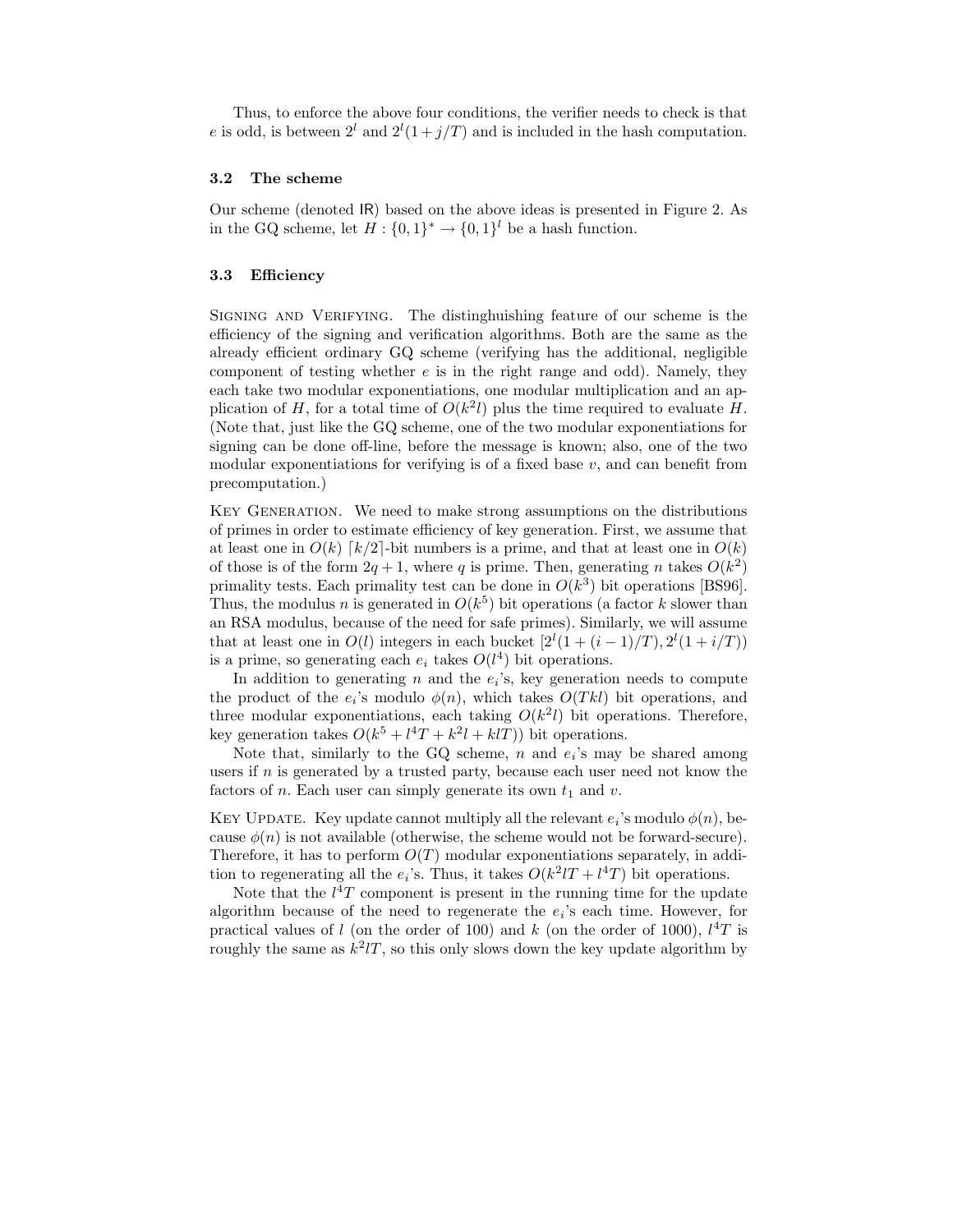algorithm  $\textsf{IR}.\textsf{key}(k,l,T)$ Generate random ( $\lceil k/2 \rceil - 1$ )-bit primes  $q_1, q_2$  s.t.  $p_i = 2q_i + 1$  are both prime  $n \leftarrow p_1 p_2$  $t_1 \overset{R}{\leftarrow} Z_n^*$ Generate primes  $e_i$  s.t.  $2^l(1+(i-1)/T) \le e_i < 2^l(1+i/T)$  for  $i = 1, 2, ..., T$ . (This generation is done either deterministically or using a small seed seed and  $H$  as a pseudorandom function.)  $f_2 \leftarrow e_2 \cdot \ldots \cdot e_T \mod \phi(n)$ , where  $\phi(n) = 4q_1q_2$  $s_1 \leftarrow t_1^{f_2} \mod n$  $v \leftarrow 1/s_1^{e_1} \mod n$  $t_2 \leftarrow t_1^{e_1} \mod n$  $SK_1 \leftarrow (1, T, n, s_1, t_2, e_1, seed)$  $PK \leftarrow (n, v, T)$ return  $(SK_1, PK)$ algorithm  $IR.update(SK_j)$ Let  $SK_j = (j, T, n, s_j, t_{j+1}, e_j, seed)$ if  $j = T$  then return  $\epsilon$ Regenerate  $e_{j+1}, \ldots, e_T$  using seed  $s_{j+1} \leftarrow t_{j+1}^{e_{j+2} \cdot ... \cdot e_T} \mod n; t_{j+2} \leftarrow t_{j+1}^{e_{j+1}} \mod n$ return  $SK_{j+1} = (j+1, T, n, s_{j+1}, t_{j+2}, e_{j+1}, seed)$ algorithm  $\textsf{IR}. \textsf{sign}(SK_j, M)$ Let  $SK_j = (j, T, n, s_j, t_{j+1}, e_j, seed)$  $r \stackrel{R}{\leftarrow} Z_n^*$  $y \leftarrow r^{e_j} \mod n$  $\sigma \leftarrow H(j, e_j, y, M)$  $z \leftarrow rs^{\sigma} \bmod n$ return  $(z, \sigma, j, e_i)$ algorithm  $IR.$ ver $(PK, M, (z, \sigma, j, e))$ Let  $PK = (n, v)$ if  $e \geq 2^l(1+j/T)$  or  $e < 2^l$  or  $e$  is even then return 0 if  $z \equiv 0 \pmod{n}$  then return 0  $y' \leftarrow z^{\epsilon} v^{\sigma} \bmod n$ if  $\sigma = H(j, e, y', M)$  then return 1 else return 0

Fig. 2. Our forward-secure signature scheme (without efficiency improvements)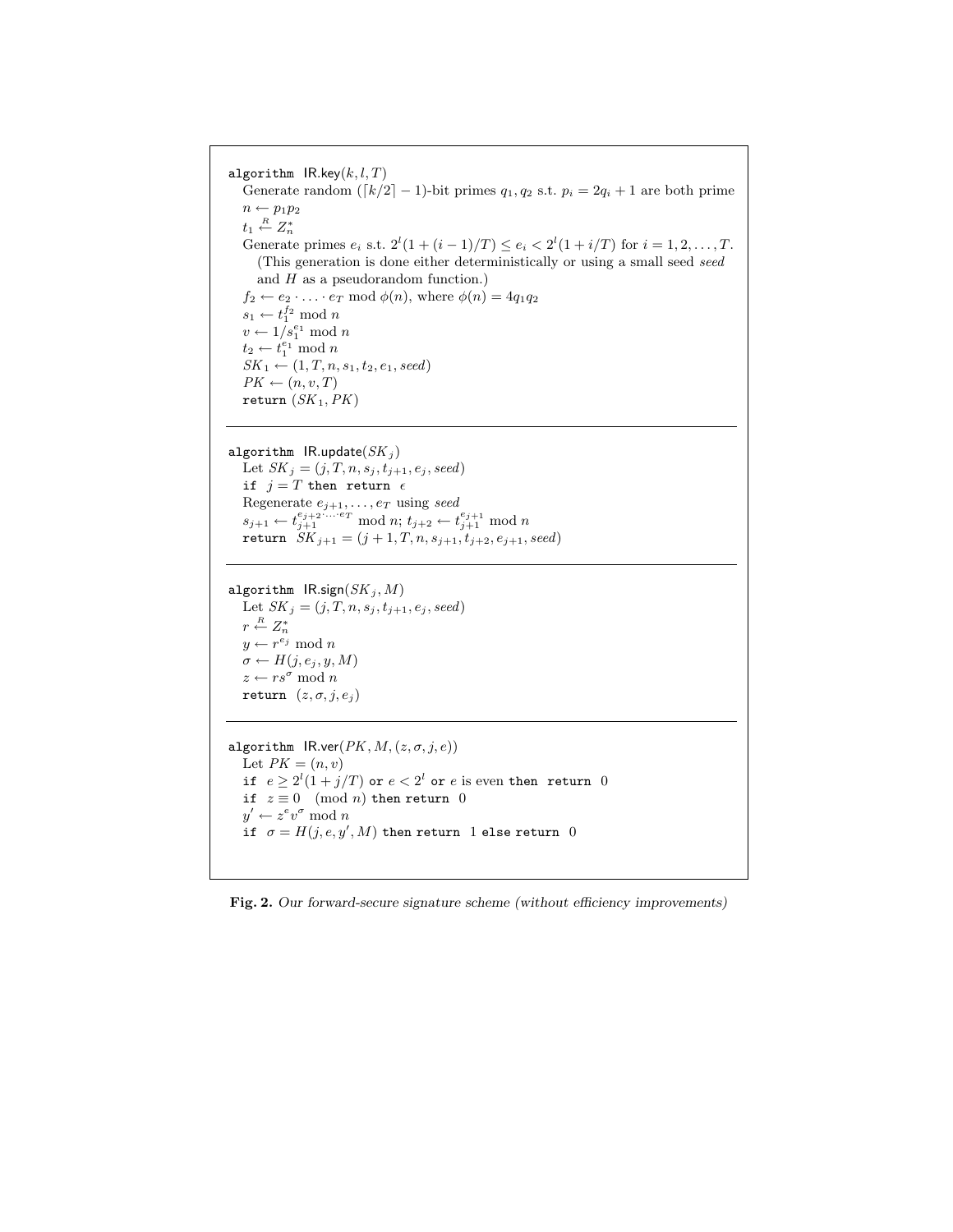a small constant factor. Moreover, in Section 4.1 we show how to reduce the  $l^4T$ component in both key generation and update to  $(l^2 + \log^4 T)T$  (at a very slight expense to signing and verifying).

Finally, as shown in Section 4.2, if we are willing to increase secret storage from 2k bits (for  $s_j$  and  $t_{j+1}$ ) to  $(1+\log_2 T)$ k bits, then we can replace the factor of T in the cost of update by the factor of  $\log_2 T$ , to get update at the cost of  $O((l^4 + k^2l) \log T)$  (or, if optimization of Section 4.1 is additionally applied,  $O((k^2l + l^2 + \log^4 T)\log T)).$ 

Sizes. All the key and signature sizes are comparable to those in the ordinary GQ scheme.

The public key has  $l+1$  fewer bits than the GQ public key, and the signatures have  $l + 1$  more bits, because e is included in the signature rather than in the public key. In addition, both the public key and the signature have  $\log_2 T$  more bits in order to accommodate  $T$  in the public key and the current time period in the signature (this is necessary in any forward-secure scheme). Thus, the total public key length is  $2k + \log_2 T$  bits, and signature length is  $k + 2l + 1 + \log_2 T$ bits. Optimization of Section 4.1 shortens the signatures slightly, replacing  $l + 1$ of the signature bits with about  $\log_2 T$  bits.

The secret key is  $k + 2 \log_2 T + |\text{seed}|$  bits longer than in the GQ scheme in order to accommodate the current time period  $j$ , the total time periods  $T$ , the value  $t_{i+1}$  necessary to compute future keys and the seed necessary to regenerate the  $e_i$ 's for  $i > j$ . Thus, the total secret key length is  $3k+l+1+|seed|+2\log_2 T$ bits (note that only  $2k$  of these bits need to be kept secret). If the optimization of Section 4.2 is used, then the secret contains an additional  $k(\log_2 T - 1)$  bits, all of which need to be kept secret.

#### 3.4 Security

The exact security of our scheme (in the random oracle model) is close to the exact security of the schemes of [BM99,AR00]. The proof is also similar: it closely follows the one in [AR00], combining ideas from [PS96,BM99,MR99].

First, we state the following theorem that will allow us to upper-bound the insecurity function. The full proof of the theorem is very similar to the one in [AR00] and is contained in Appendix A.

**Theorem 1.** Given a forger F for  $\mathsf{IR}[k, l, T]$  that runs in time at most t, asking  $q_{\text{hash}}$  hash queries and  $q_{\text{sig}}$  signing queries, such that  $\text{Succ}^{\text{fwsig}}(\text{IR}[k, l, T], F) \ge \varepsilon$ , we can construct an algorithm A that, on input n (a product of two safe primes),  $\alpha \in \mathbb{Z}_n^*$  and l, runs in time t' and outputs  $(\beta, r)$  such that  $1 < r \leq 2^{l+1}$  and  $\beta^r \equiv \alpha \pmod{n}$  with probability  $\varepsilon'$ , where

$$
t' = 2t + O(lT(l^2T^2 + k^2))
$$
  

$$
\varepsilon' = \frac{(\varepsilon - 2^{2-k}q_{\text{sig}}(q_{\text{hash}} + 1))^{2}}{T^{2}(q_{\text{hash}} + 1)} - \frac{\varepsilon - 2^{2-k}q_{\text{sig}}(q_{\text{hash}} + 1)}{2^{l}T}.
$$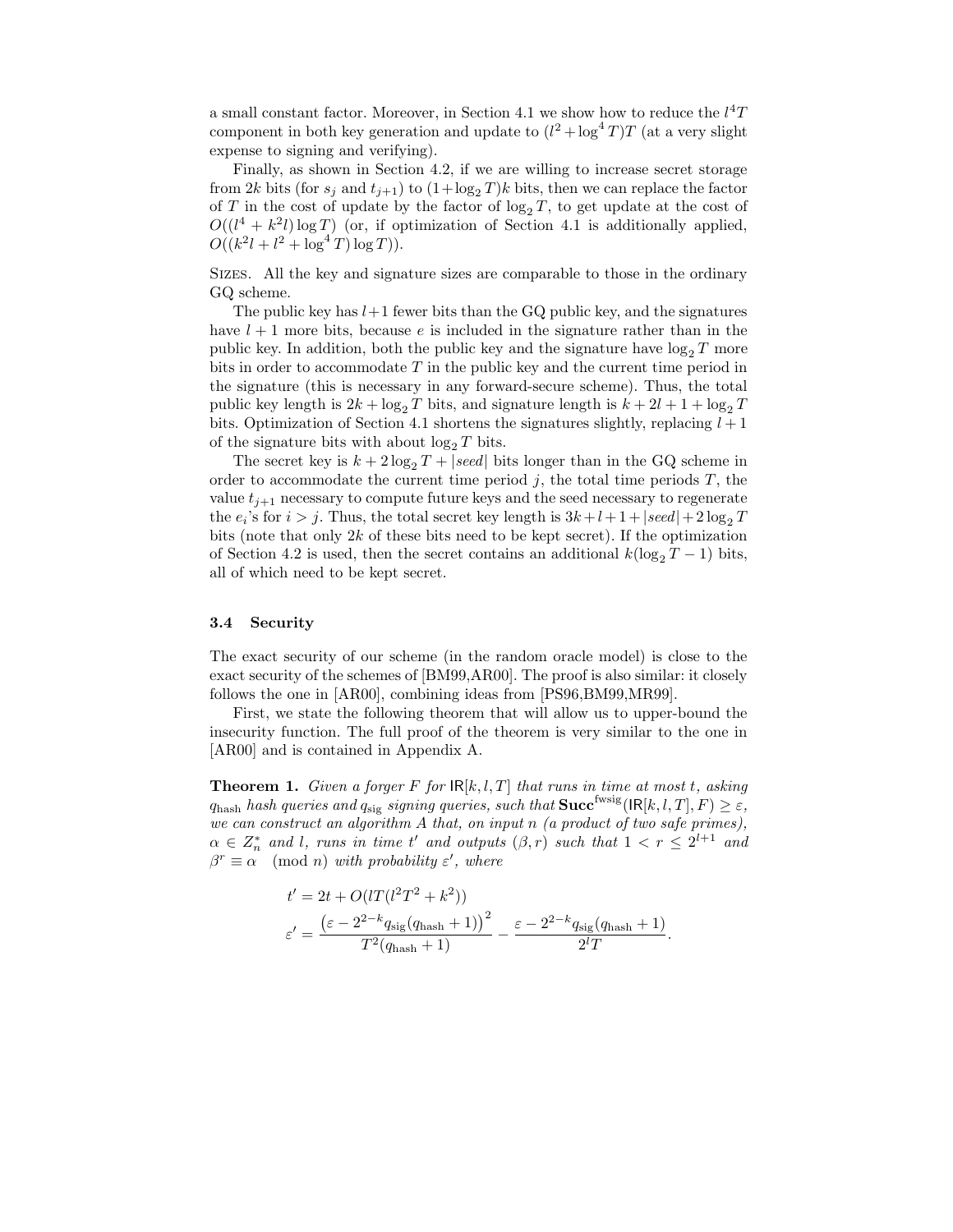*Proof Outline.* A will use  $F$  as a subroutine. (Note that A gets to provide the public key for  $F$  and to answer its signing and hashing queries.) A bases the public key v on  $\alpha$  as follows: it randomly guesses j between 1 and T, hoping that F's eventual forgery will be for the j-th time period. It then generates  $e_1, \ldots, e_T$ just like the real signer, sets  $t_{j+1} = \alpha$  and computes v as  $v = 1/t_{j+1}^{f_{j+1}} \mod n$ , where, as above,  $f_{j+1} = e_{j+1} \cdot \ldots \cdot e_T$ .

Then  $A$  runs  $F$ . Answering  $F$ 's hash and signature queries is easy, because  $A$ fully controls the random oracle  $H$ . If  $A$ 's guess for j was correct, and  $F$  indeed will output a forgery for the  $j$ -th time period, then  $F$ 's break-in query will be for the secret of a time period  $b > j$ . A can compute the answer as follows:  $t_{b+1} = t_{j+1}^{f_{j+1}/f_b} = \alpha^{e_{j_1} \cdot \ldots \cdot e_b}$  and  $s_b = t_b^{f_{b+1}} = \alpha^{e_{j_1} \cdot \ldots \cdot e_{b-1} \cdot e_{b+1} \cdot \ldots \cdot e_T}$  (the other components of  $SK_b$  are not secret, anyway). Suppose A's guess was correct, and in the end F outputs a signature  $(z, \sigma, j, e)$  on some message M. We will assume that F asked a hash query on  $(j, e, y, M)$  where  $y = z^e v^{\sigma} \mod n$  (F can always be modified to do so.)

Then,  $\tilde{A}$  runs  $\tilde{F}$  the second time with the same random tape, giving the same answers to all the oracle queries before the query  $(j, e, y, M)$ . For  $(j, e, y, M)$ , A gives a new answer  $\tau$ . If F again forges a signature  $(z', \tau, j, e)$  using the same hash query, we will have that  $y \equiv z^e v^\sigma \equiv z'^e v^\tau \pmod{n}$ , so  $(z/z')^e \equiv v^{\tau-\sigma} \equiv$  $\alpha^{f_{j+1}(\sigma-\tau)}$  (mod n). Note that because e is guaranteed to be relatively prime with  $f_{j+1}$ , and  $\sigma - \tau$  has at least one fewer bit than e,  $gcd(f_{j+1}(\sigma - \tau), e)$  $gcd(\sigma - \tau, e) < e$  (as long as  $\sigma \neq \tau$ ). Thus,  $r = e/gcd(f_{j+1}(\tau - \sigma), e) > 1$  and, by Lemma 1, A will be able to efficiently compute the r-th root of  $\alpha$ .

Please refer to Appendix A for further details.

$$
\Box
$$

This allows us to state the following theorem about the insecurity function of our scheme.

Theorem 2. For any  $t$ ,  $q_{\text{sig}}$ , and  $q_{\text{hash}}$ ,

$$
\begin{aligned} \mathbf{InSec}^{\text{fwsig}}(|\mathbf{R}[k,l,T]; t, q_{\text{sig}}, q_{\text{hash}}) &\leq \\ T\sqrt{(q_{\text{hash}}+1)\mathbf{InSec}^{\text{SRSA}}(k,l,t')} + 2^{-l+1}T(q_{\text{hash}}+1) + 2^{2-k}q_{\text{sig}}(q_{\text{hash}}+1) , \\ where \ t' &= 2t + O(lT(l^2T^2+k^2)). \end{aligned}
$$

*Proof.* To compute the insecurity function, simply solve for  $(\varepsilon - 2^{2-k} q_{\text{sig}}(q_{\text{hash}} +$ 1))/T the quadratic equation in Theorem 1 that expresses  $\varepsilon'$  in terms of  $\varepsilon$  to get

$$
\begin{aligned} \left(\varepsilon - 2^{2-k} q_{\text{sig}}(q_{\text{hash}} + 1)\right) / T \\ &= 2^{-l} (q_{\text{hash}} + 1) + \sqrt{2^{-2l} (q_{\text{hash}} + 1)^2 + \varepsilon'(q_{\text{hash}} + 1)} \\ &\le 2^{-l} (q_{\text{hash}} + 1) + \sqrt{2^{-2l} (q_{\text{hash}} + 1)^2} + \sqrt{\varepsilon'(q_{\text{hash}} + 1)} \\ &= 2^{-l+1} (q_{\text{hash}} + 1) + \sqrt{\varepsilon'(q_{\text{hash}} + 1)}, \end{aligned}
$$

and then solve the resulting inequality for  $\varepsilon$ .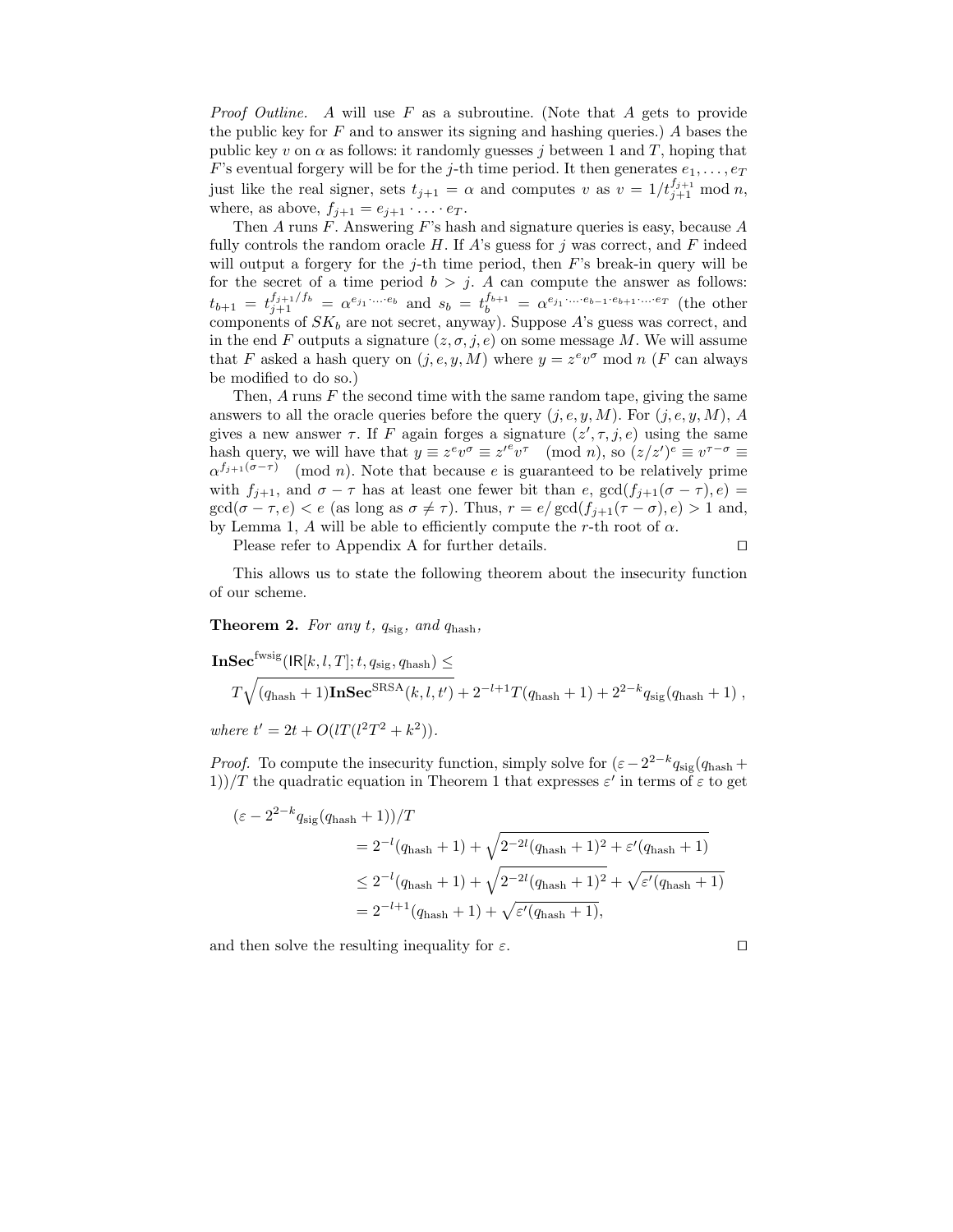# 4 Further Improving Efficiency

#### 4.1 Finding the  $e_i$ 's faster

Finding  $e_i$ 's takes time because they need to be  $l+1$ -bit primes. If we were able to use small primes instead, we could search significantly faster, both because small primes are more frequent and because primality tests are faster for shorter  $lengths.<sup>5</sup>$ 

We cannot use small primes directly because, as already pointed out, the  $e_i$ 's must have at least  $l + 1$  bits. However, we can use powers of small primes that are at least  $l + 1$  bits. That is, we let  $\epsilon_i$  be a small prime,  $\pi(\epsilon_i)$  be such that  $\epsilon_i^{\pi(\epsilon_i)} > 2^l$  and  $e_i = \epsilon_i^{\pi(\epsilon_i)}$ . As long as  $\pi$  is a deterministic function of its input  $\epsilon$  (for example,  $\pi(\epsilon) = l/[\log_2 \epsilon]$ ), we can replace  $\epsilon$  in the signature by  $\epsilon$ , and have the verification algorithm compute  $e = e^{\pi(\epsilon)}$ .

Of course, the verification algorithm still needs to ensure that  $e$  is relatively prime to  $\phi(n)$  and to  $e_b, \ldots, e_T$ . This is accomplished essentially the same way as before: we divide a space of small integers into  $T$  consecutive buckets of some size S each, and have each  $\epsilon_i$  come from the *i*-th bucket:  $\epsilon_i \in [(i-1)S, iS)$ . Then, when verifying a signature for time period j, it will suffice to check that  $\epsilon$ is odd and comes from a bucket no greater than the j-th:  $\epsilon < jS$ . It will be then relatively prime to  $\epsilon_b, \ldots, \epsilon_T$ , and therefore  $e = \epsilon^{\pi(\epsilon)}$  will be relatively prime to  $e_h, \ldots, \epsilon_T$ .

When we used large primes, we simply partitioned the space of  $(l + 1)$ -bit integers into large buckets, of size  $2^{l}/T$  each. We could have used smaller buckets, but this offered no advantages. However, now that we are using small primes, it is advantageous to make the bucket size  $S$  as small as possible, so that even the largest prime (about  $TS$ ) is still small.

Thus, to see how much this optimization speeds up the search for the  $e_i$ 's, we need to upper-bound S. S needs to be picked so that there is at least one prime in each interval  $[(i-1)S, iS)$  for  $1 \leq i \leq T$ . It is reasonable to conjecture that the distance between two consecutive primes  $P_n$  and  $P_{n+1}$  is at most  $(\ln^2 P_n)$ [BS96]. Therefore, because the largest prime we are looking for is smaller than TS, S should be such that  $S > \ln^2 TS$ . It is easy to see that  $S = 4 \ln^2 T$ will work for  $T \ge 75$ . (As a practical matter, computation shows that, for any reasonable value of T, the value of S will be quite small:  $S = 34$  will work for  $T = 1000$ , because the largest gap between the first 1000 primes is 34; by the same reasoning,  $S = 72$  will work for  $T = 10^4$ ,  $S = 114$  will work for  $T = 10^5$ , and  $S = 154$  will work for  $T = 10^6$ .) Thus, the  $\epsilon_i$ 's are all less than  $4T \ln^2 T$ , and therefore the size of each  $\epsilon_i$  is  $O(\log T)$  bits. Thus, finding and testing the primality of the  $\epsilon_i$ 's and then computing the  $e_i$ 's takes  $O(T(\log^4 T + l^2))$  time, as opposed to  $O(Tl^4)$  without this optimization.

The resulting scheme will slightly increase verification time: the verifier needs to compute e from  $\epsilon$ . This takes time  $O(l^2)$  (exponentiating any quantity to

<sup>&</sup>lt;sup>5</sup> In fact, when a table of small primes is readily available (as it often is for reasonably small  $T$ ), no searching or primality tests are required at all.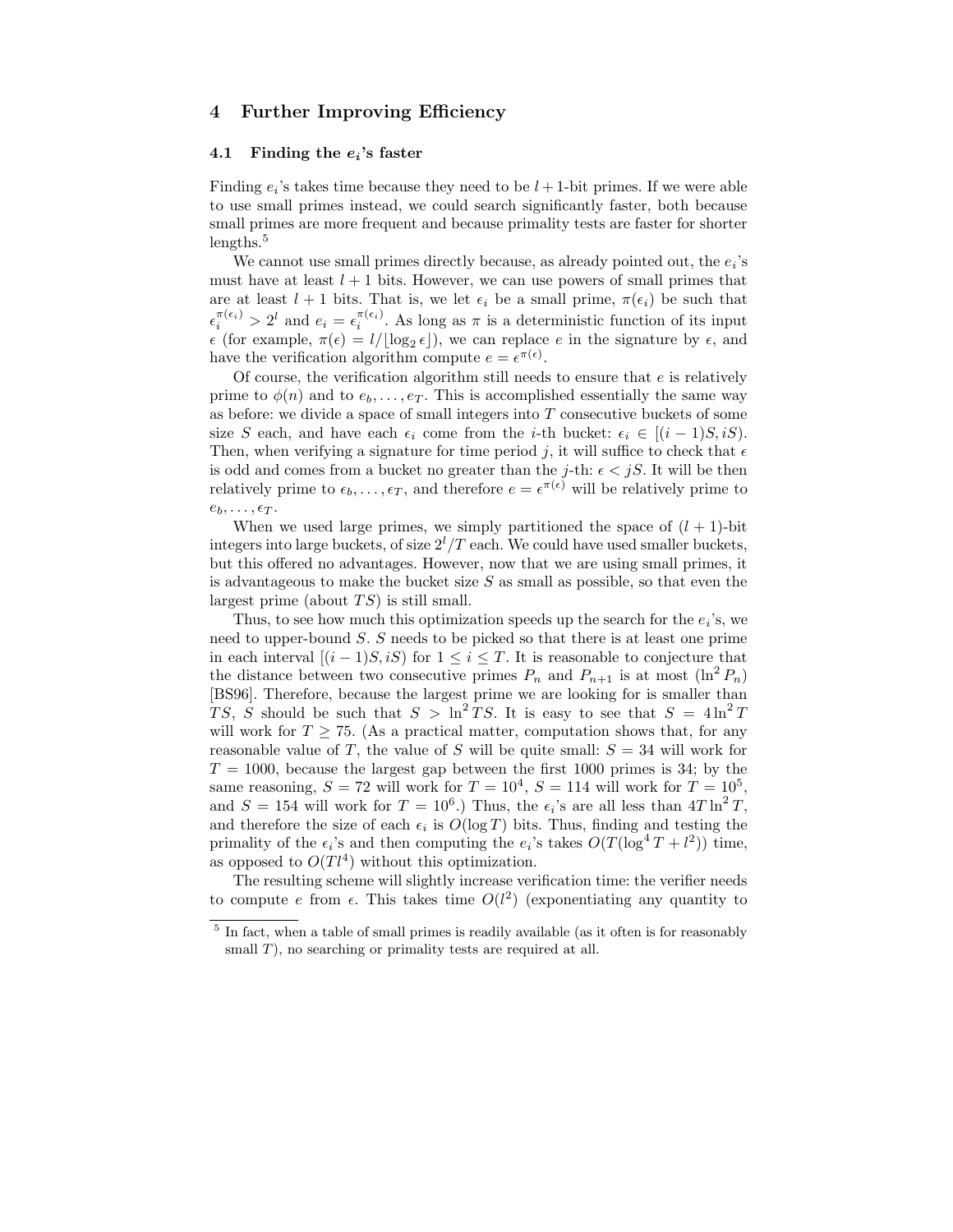obtain an  $(l+1)$ -bit quantity takes time  $O(l^2)$ , which is lower order than  $O(k^2l)$ verification time. Moreover, it will be impossible to get  $e_i$  to be exactly  $l + 1$ bits (it will be, on average, about  $l + (\log_2 T)/2$  bits). This will slow down both verification and signing, albeit by small amounts. Therefore, whether to use the optimization in practice depends on the relative importance of the speeds of signing and verifying vs. the speeds of key generation and update.

# 4.2 Optimizing key update

The key update in our scheme requires computing  $s_i$  such that  $s_i^{e_i} \equiv 1/v \mod n$ . Knowledge of  $s_{i-1}$ , such that  $s_{i-1}^{e_{i-1}} \equiv 1/v \mod n$ , does not help, because  $e_i$  and  $e_{i-1}$  are relatively prime. The easiest way to compute  $s_i$  requires knowledge of  $\phi(n)$ :  $s_i \leftarrow 1/v^{1/e_i \mod \phi(n)} \mod n$ . However, the signer cannot store  $\phi(n)$  otherwise the forger would obtain it during a break-in, and thus be able to factor n and produce the past periods' secrets (and signatures). The value of  $\phi(n)$  can be used only during the initial key generations stage, after which it should be securely deleted.

To enable generation of current and future  $s_i$ 's without compromising the past ones, we had defined (in Section 3) a secret  $t_i$  for time period i, from which it was possible to derive all future periods' secrets  $s_{j\geq i}$ . The update of  $t_i$  to  $t_{i+1}$  can be implemented efficiently (1 exponentiation). However, in this approach the computation of each  $s_i$  from  $t_i$  requires  $\Theta(T - i)$  exponentiations. This computation can be reduced dramatically if the storage is increased slightly.

Specifically, in this section we demonstrate how replacing the single secret  $t_i$ with  $\log_2 T$  secrets can reduce the complexity of the update algorithm to only  $log_2 T$  exponentiations.

ABSTRACTING THE PROBLEM. Consider all subsets of  $Z_T = \{1, 2, \ldots, T\}$ . Let each such subset S correspond to the secret value  $t_S = t_1^{\prod_{i \notin S} e_i}$  $1^{11}$ <sup>i</sup>  $\notin$  s<sup>c<sub>1</sub></sup>. For example,  $t_1$  corresponds to  $Z_T$ ,  $t_i$  corresponds to  $\{i, i+1, \ldots, T\}$ ,  $v^{-1}$  corresponds to the empty set, and each  $s_i$  corresponds to the singleton set  $\{i\}$ . Raising some secret value  $t<sub>S</sub>$  to power  $e<sub>i</sub>$  corresponds to dropping i from S.

Thus, instead of secrets and the exponentiation operation, we can consider sets and the operation of removing an element. Our problem, then, can be reformulated as follows: design an algorithm that, given  $Z_T$ , outputs (one-by-one, in order) the singleton sets  $\{i\}$  for  $1 \leq i \leq T$ . The only way to create new sets is to remove elements from known sets. The algorithm should minimize the number of element-removal operations (because they correspond to the expensive exponentiation operations).

Fairly elementary analysis quickly demonstrates that the most efficient solution for this problem (at least for  $T$  that is a power of 2) is the following divide-and-conquer algorithm:

Input: An ordered non-empty set A. **Output:** Singleton sets  $\{x\}$ , for  $x \in A$ , in order. Steps: If A has one element, output A and return.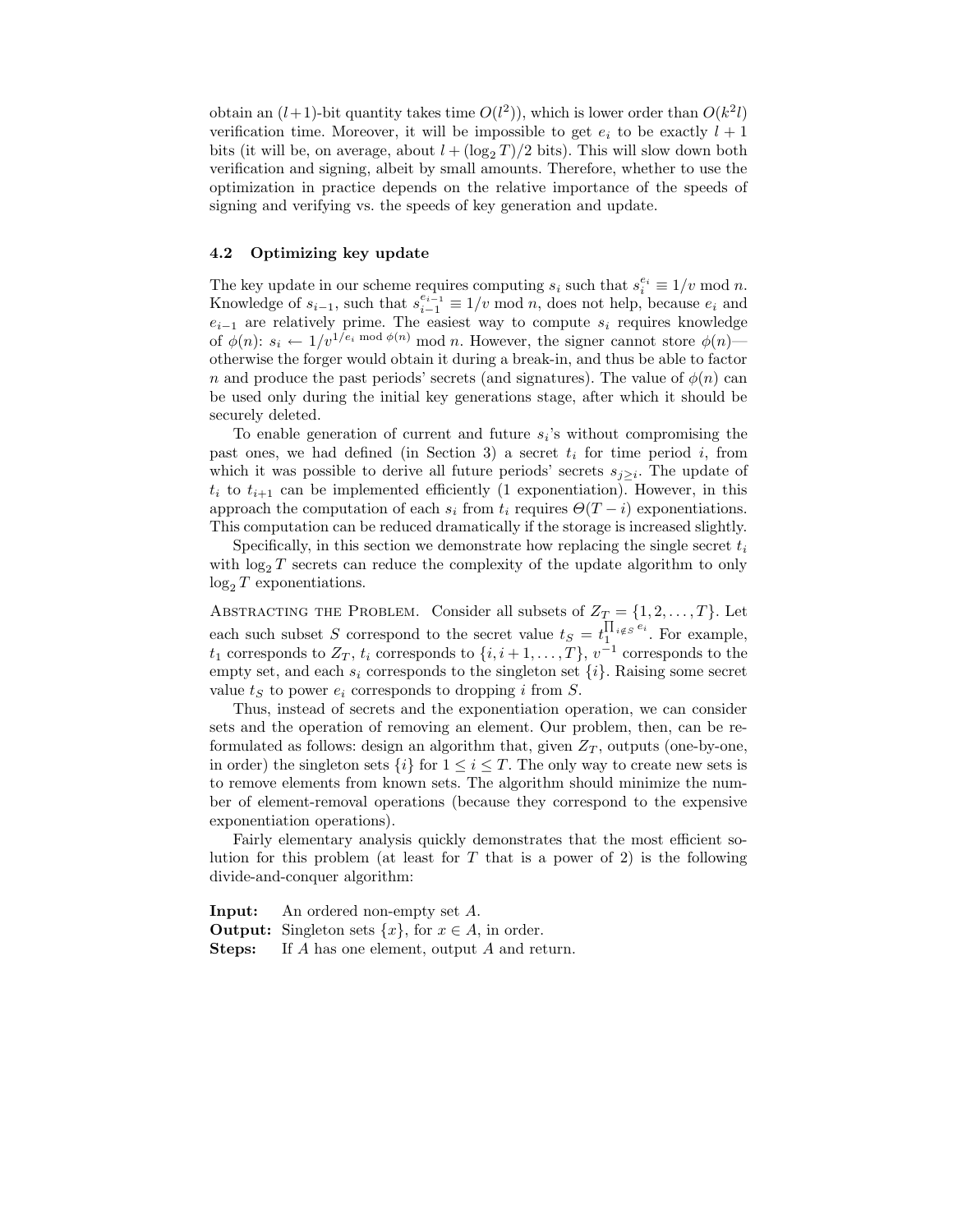Remove the second half of A's elements to get B. Recurse on B. Remove the first half of  $A$ 's elements to get  $C$ . Recurse on C.

This algorithm takes exactly  $T \log_2 T$  element-removal operations to output all the singletons. Moreover, the recursion depth is  $1 + \log_2 T$ , so only  $1 + \log_2 T$ sets need to be stored at any time (each set is just a consecutive interval, so the bookkeeping about what each set actually contains is simple).

This recursive algorithm can essentially be the update algorithm for our scheme: at every call to update, we run the recursive algorithm a little further, until it produces the next output. We then stop the recursive algorithm, save its stack (we need to save only  $\log_2 T$  secrets, because the remaining one is the output of the algorithm), and run it again at the next call to update. A little more care needs to be taken to ensure forward security: none of the sets stored at time period i should contain elements less than i. This can be done by simply removing  $i$  from all sets that still contain in (and that are still needed) during the i-th update. The total amount of work still does not change.

Because there are  $T$  calls to update (if we include the initial key generation), the amortized amount of work per update is exactly  $\log_2 T$  exponentiations. However, some updates will be more expensive than others, and update will still  $\cot \Theta(T)$  exponentiations in the worst case. We thus want to improve the worstcase running time of our solution without increasing the (already optimal) total running time. This can be done through pebbling techniques, described below.

PEBBLING. Let each subset of  $Z_T$  correspond to a node in a graph. Connect two sets by a directed edge if the destination can be obtained from the source by dropping a single element. The resulting graph is the T-dimensional hypercube, with directions on the edges (going from higher-weight nodes to lower-weight nodes). We can traverse the graph in the direction given by the edges. We start at the node corresponding to  $Z_T$ , and need to get to all the nodes corresponding to the singleton sets  $\{i\}$ .

One way to accomplish this task is given by the above recursive algorithm, which has the minimal total number of steps. However, we would like to minimize not only the total number of steps, but also the number of steps taken *between* any two "consecutive" nodes  $\{i\}$  and  $\{i+1\}$ , while keeping the memory usage low. We will do this by properly arranging different branches of the recursive algorithm to run in parallel.

To help visualize the algorithm, we will represent each set stored as a pebble at the corresponding node in a graph. Then removing an element from a set corresponds to moving the corresponding pebble down the corresponding directed edge. The original set may be preserved, in which case a "clone" of a pebble is left at the original node, or it may be discarded, in which case no such clone is left. Our goal can be reformulated as follows in terms of pebbles: find a pebbling strategy that, starting at the node  $Z_T$ , reaches every node  $\{i\}$  in order, while minimizing the number of pebbles used at any given time (this corresponds to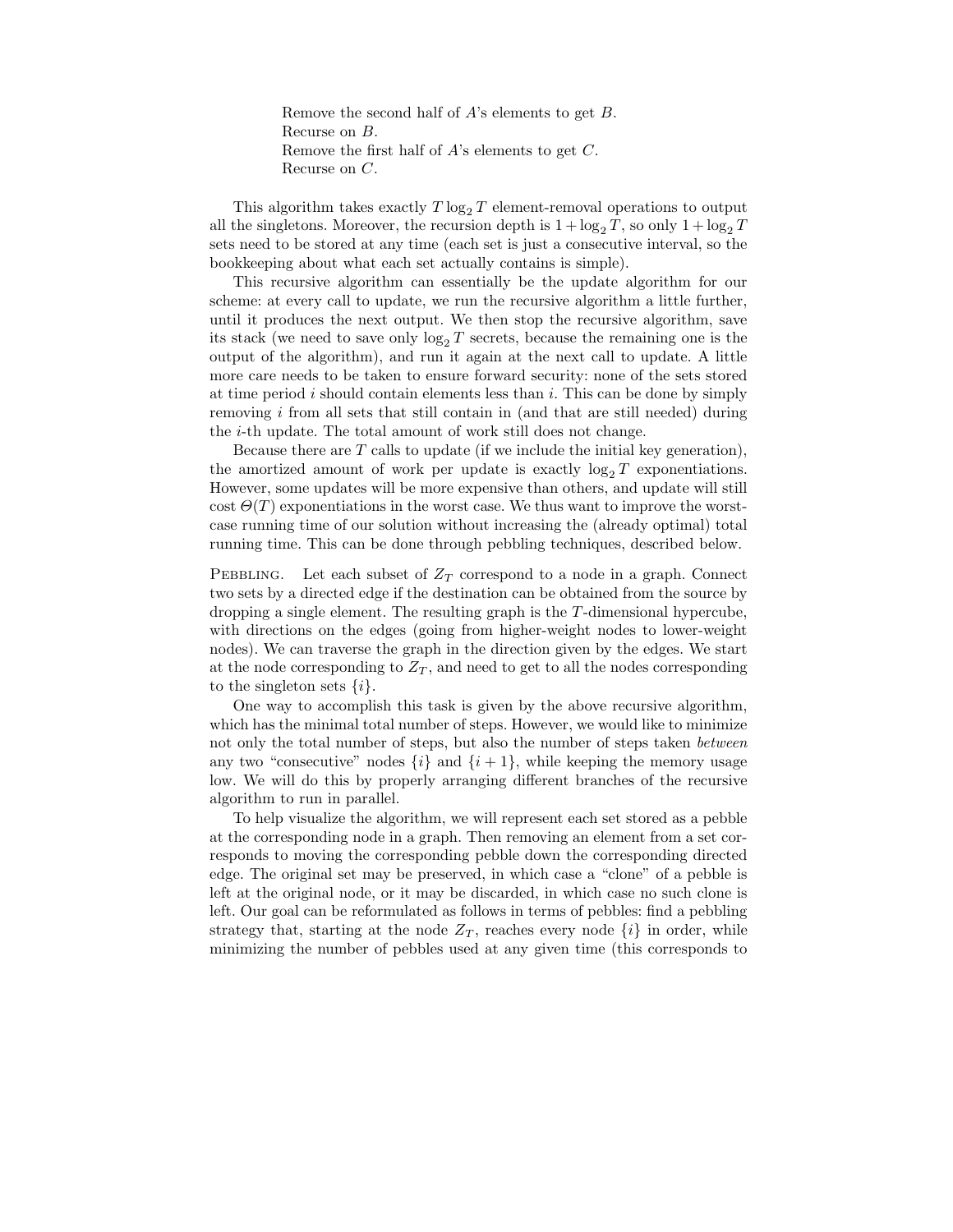total secret storage needed), the total number of pebble moves (this corresponds to total number of exponentiations needed), and the number of pebble moves between any two consecutive hits of a singleton (this corresponds to the worst-case cost of the update algorithm).

THE PEBBLING ALGORITHM. We shall assume that  $T > 1$  is a power of 2. The following strategy uses at most  $1 + \log_2 T$  pebbles, takes  $T \log_2 T$  total moves (which is the minimum possible), and requires at most  $\log_2 T$  moves per update. Each pebble has the following information associated with it:

1. its current position, represented by a set  $P \subseteq Z_T$  (P will always be a set of consecutive integers  $\{P_{\min}, \ldots, P_{\max}\}\;$ 

2. its "responsibility," represented by a set  $R \subseteq P$  (R will also always be a set of consecutive integers  $\{R_{\min}, \ldots, R_{\max}\}\;$ ; moreover  $|R|$  will always be a power of 2).

Each pebble's goal is to ensure that it (together with its clones, their clones, etc.) reaches every singleton in its set P. If  $R \subseteq P$ , then the pebble can move towards this goal by removing an element from P. If, however,  $R = P$ , then the pebble has to clone (unless  $|P| = |R| = 1$ , in which case it has reached its singleton, and can be removed from the graph). Namely, it creates a new pebble with the same  $P$ , and responsibility set  $R'$  containing only the second half of R. It then changes its own R to  $R - R'$  (thus dividing its responsibility evenly between itself and its clone). Now both the pebble and the clone can move towards their disjoint sets of singletons.

We start with a single pebble with  $P = R = Z_T$ . The above rules for moving and cloning ensure that the combined moves of all the pebbles will be the same as in the recursive algorithm. Thus, the steps of the pebbles are already determined. We now have to specify the timing rules: namely, when the pebbles take their steps. A careful specification is important: if a pebble moves too fast, then it can produce more clones than necessary, thus increasing the total memory; if a pebble moves too slowly, then it may take longer to reach its destination singletons, thus increasing the worst-case cost of update.

In order to specify the timing rules, we will imagine having a clock. The clock "ticks" consecutive integer values, starting with  $-T/2+1$ . After each clock tick, each pebble will decide whether to move and, if so, for how many moves, as follows:

- 1. The original pebble always makes two moves per clock tick, until it reaches the singleton {1}. After reaching the singleton it stops, and then removes itself from the graph on the next clock tick.
- 2. After a new pebble is cloned with responsibility set R, it stays still for  $\lceil |R|/2 \rceil$ clock ticks. After  $\frac{|R|}{2}$ -th clock-tick following its birth, it starts moving at one move per clock tick. After  $|R|$  such moves, it starts moving a two moves per clock tick, until it reaches its leftmost singleton. After reaching the singleton it stops, and then removes itself from the graph on the next clock tick.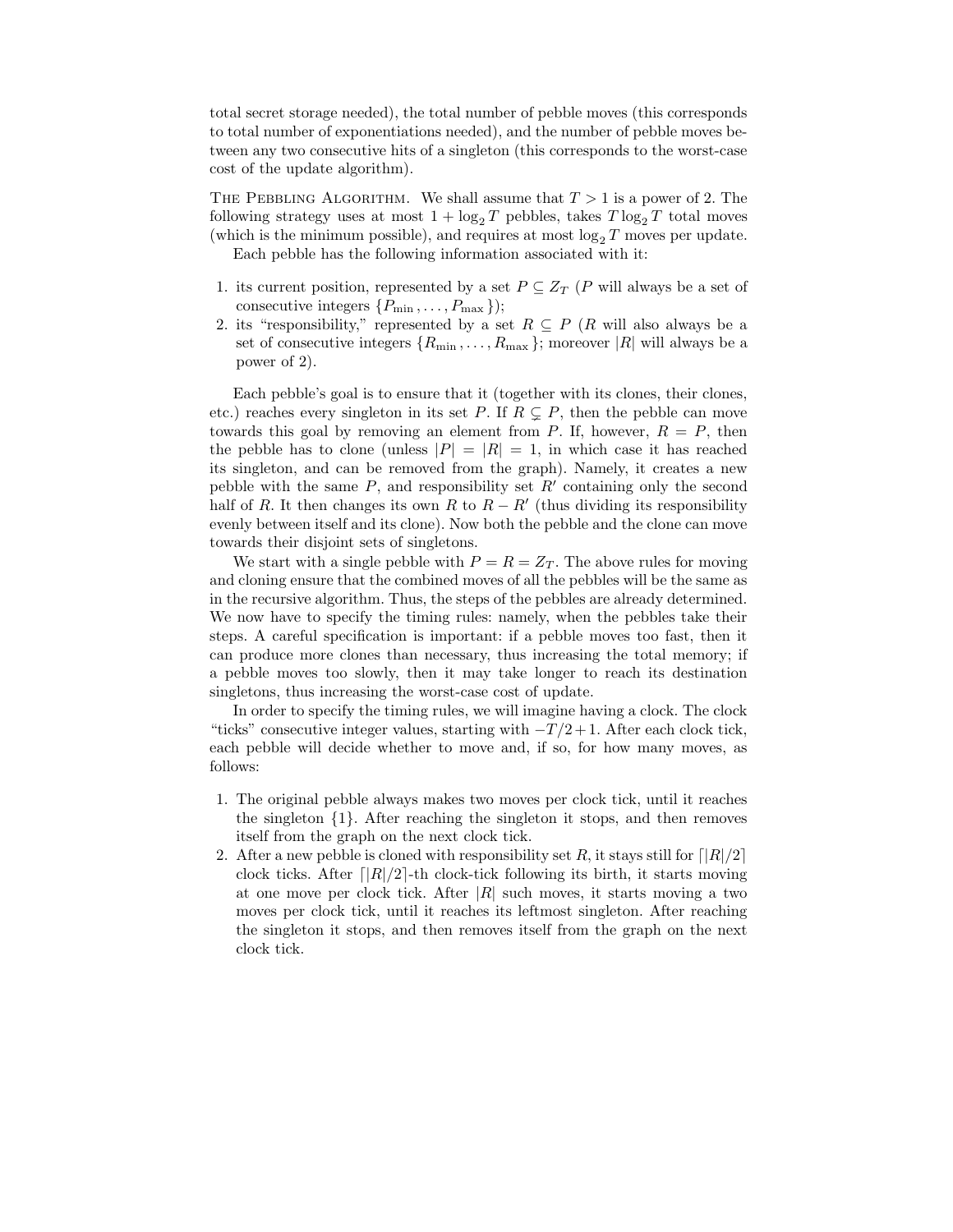We remark that the above rules may seem a bit complex. Indeed, simpler rules can be envisioned: for example, allowing each pebble at most one move per clock tick, and specifying that each pebbles moves following a given clock tick only if it absolutely has to move in order to reach its leftmost singleton on time. However, this set of rules will require  $(\log_2 T) - 2$  pebbles (even though at most  $\log_2 T$  of them will be moving at any given time). Having pebbles move at variable speeds allows us to delay their cloning, and thus reduces the total number of pebbles, as shown by the following theorem.

**Theorem 3.** Suppose  $T > 1$  is a power of two. If i is the value most recently ticked by the clock, then the total number of pebbles under the above rules never  $exceeds \ 1 + \lfloor \log_2(T - i) \rfloor \ (if \ i \geq 0) \ or \ (\log_2 T) - \lfloor \log_2 - i \rfloor \ (if \ -T \ < \ i \ < 0).$ The number of moves occurring immediately following the clock tick i also never exceeds this quantity. For each i,  $1 \leq i \leq T$ , a pebble reaches the singleton  $i + 1$ immediately before the clock ticks the value  $i+1$ , and is removed before the clock ticks  $i + 2$ .

*Proof.* The proof is by induction on  $\log_2 T$ .

For  $T = 2$ , we start with a single pebble with  $P = R = \{1, 2\}$ . After the clock ticks 0, this pebble clones the pebble with  $R' = 2$ , and itself moves to  $P = \{1\}$ . The clone waits for one clock tick and then, after the clock ticks 1, the clone moves to  $P = \{2\}.$ 

Suppose the statement is true for some  $T$  that is a power of two. We will now prove it for  $T' = 2T$ . After clock tick  $-T + 1$ , we have two pebbles: one responsible for  $\{1, \ldots, T\}$ , and the other responsible for  $\{T+1, \ldots, 2T\}$ . For the next  $T/2-1$  clock ticks, the first pebble will move at two steps per tick, and the second one will stay put (thus, the number of moves does not exceed the number of pebbles). After the clock ticks  $-T/2$ , the first pebble will arrive at position  $P = \{1, \ldots, T\}$ . Thus, starting at  $t = -T + 1$ , the inductive hypothesis applies to the all the pebbles that will cover the first half of the singletons: there is a single pebble until  $t = -T/2 + 1$  and it is in position  $P = \{1, ..., T\}$  after clock tick  $-T/2 + 1$ .

The second pebble will reach the position  $P' = \{2, ..., T\}$  after the clock ticks  $T/2$ . Thus, again, after the clock ticks 1, the inductive hypothesis applies to all the pebbles that will cover the second half of the singletons, except that time is shifted forward by T. That is, if  $1 \leq i < T$ , then the number of pebbles in the second half does not exceed  $(\log_2 T) - \lfloor \log_2(T - i) \rfloor$ , and if  $t \geq T$ , then the number of pebbles in the second half does not exceed  $1 + \lfloor \log_2(2T - i) \rfloor$ .

The key to finishing the proof is to realize that the first half will lose a pebble just as the second half gains one. To be precise, we can consider the following four cases.

- For  $-T < i < 0$ , we have  $(\log_2 T) \lfloor \log_2 i \rfloor$  pebbles in the first half (by the inductive hypothesis), and one pebble in the second half, so we have a total of  $(\log_2 2T) - \lfloor \log_2 - i \rfloor$  pebbles, as required.
- For  $i = 0$ , we have  $1 + \log_2 T = \log_2 2T$  pebbles in the first half (by the inductive hypothesis), and one pebble in the second half, for a total of  $1 +$  $log_2 2T$  pebbles, as required.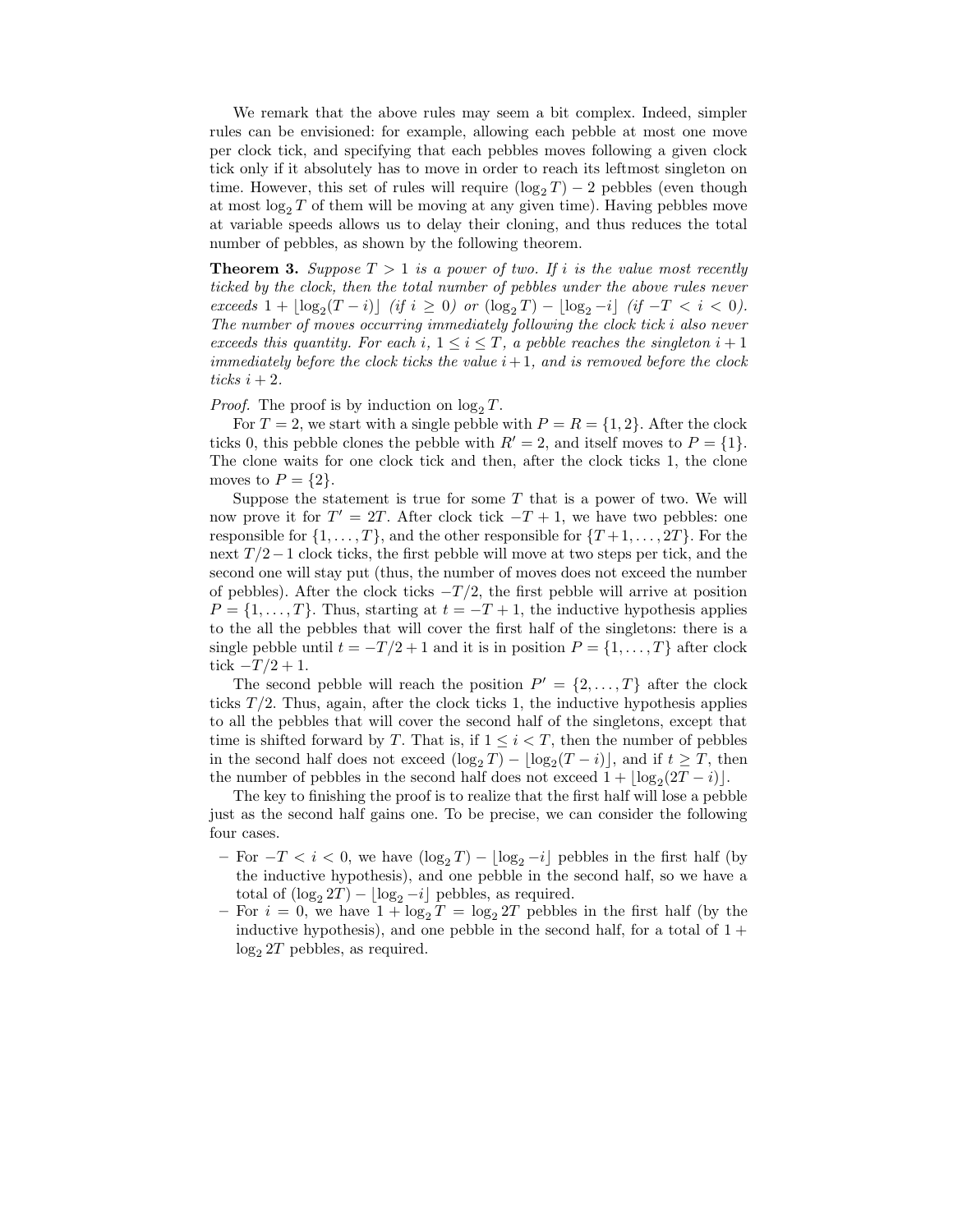- $-$  For 0 < *i* ≤ *T*, we have 1 +  $\lfloor log_2(T i) \rfloor$  pebbles in the first half and  $(\log_2 T) - \lfloor \log_2 (T - i) \rfloor$  pebbles in the second half (both by the inductive hypothesis), for a total of  $1 + \log_2 T = 1 + \lfloor \log_2(2T - i) \rfloor$  pebbles, as required.
- For  $i > T$ , we have no pebbles in the first half and  $\lfloor \log_2(2T i) \rfloor$  pebbles in the second half (by the inductive hypothesis), as required.

It is easy to see that in each of the above four cases, the number of moves does not exceed the number of pebbles (because for every pebble moving at two steps per clock tick, there exists a pebble that is standing still—namely, its most recent clone).  $\Box$ 

Security. It is, of course, crucial to ensure that the above changes to the update algorithm do not compromise the security of our scheme. It suffices to prove that every secret stored following the clock tick  $i$  can be derived in polynomial time from  $t_{i+1}$ . In other words, it suffices to prove that, following the clock tick i, no pebble's position P satisfies  $i \in P$ . This can be easily done by induction, as long as each pebble moves towards its goal by removing the smallest possible element from its position  $P$  (the inductive step is proved as follows: if  $2T$  is the total number of time periods, then the single pebble responsible for the second half of the singletons will have removed  $\{1, \ldots, T/2\}$  from its position following the clock tick 1, and will have removed  $\{1, \ldots, T\}$  following the clock tick  $T/2+1$ .

# Acknowledgements

We thank Anna Lysyanskaya and Silvio Micali for helpful discussions about our complexity assumptions; Ron Rivest for sharing his insights on pebbling algorithms; and the anonymous referees for helpful comments.

# References

- [And97] Ross Anderson. Invited lecture. Fourth Annual Conference on Computer and Communications Security, ACM, 1997.
- [AR00] Michel Abdalla and Leonid Reyzin. A new forward-secure digital signature scheme. In Advances in Cryptology—ASIACRYPT 2000, Springer-Verlag 2000. Full version available from the Cryptology ePrint Archive, record 2000/002, http://eprint.iacr.org/.
- [BM99] Mihir Bellare and Sara Miner. A forward-secure digital signature scheme. In Advances in Cryptology—CRYPTO '99, Springer-Verlag, 1999. Revised version is available from http://www.cs.ucsd.edu/ mihir/.
- [BP97] Niko Barić and Birgit Pfitzmann. Collision-free accumulators and failstop signature schemes without trees. In Advances in Cryptology— EUROCRYPT 97, Springer-Verlag, 1997.
- [BR93] Mihir Bellare and Phillip Rogaway. Random oracles are practical: A paradigm for designing efficient protocols. In Proceedings of the 1st ACM Conference on Computer and Communication Security, pages 62–73, November 1993. Revised version appears in http://www-cse.ucsd.edu/users/mihir/papers/crypto-papers.html.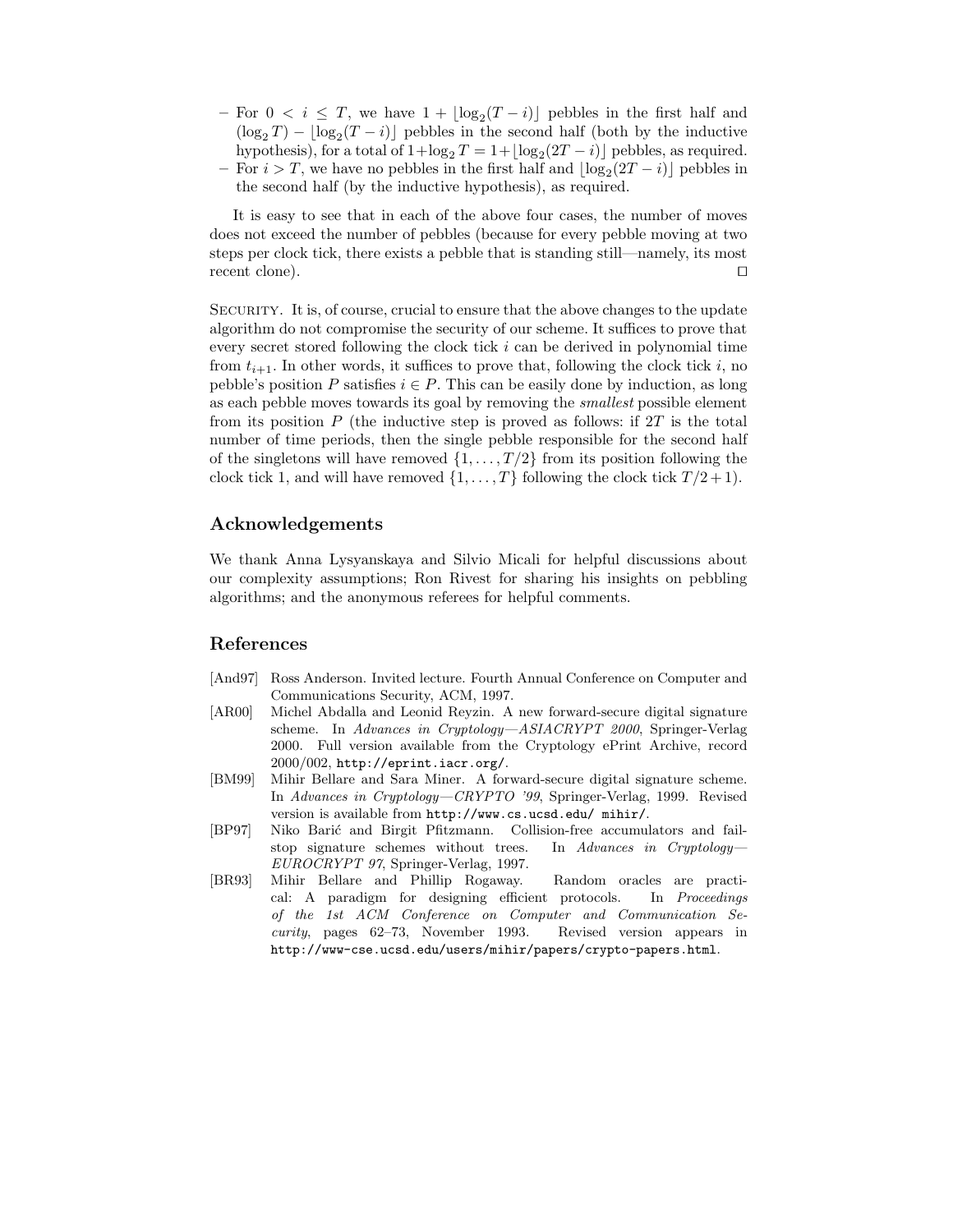- [BS96] Eric Bach and Jeffrey Shallit. Algorithmic Number Theory. MIT Press, Cambridge, MA, 1996.
- [FO97] Eiichiro Fujisaki and Tatsuaki Okamoto. Statistical zero knowledge protocols to prove modular polynomial relations. In Burton S. Kaliski Jr., editor, Advances in Cryptology—CRYPTO '97, volume 1294 of Lecture Notes in Computer Science, pages 16–30. Springer-Verlag, 17–21 August 1997.
- [FS86] Amos Fiat and Adi Shamir. How to prove yourself: Practical solutions to identification and signature problems. In Andrew M. Odlyzko, editor, Advances in Cryptology—CRYPTO '86, volume 263 of Lecture Notes in Computer Science, pages 186–194. Springer-Verlag, 1987, 11–15 August 1986.
- [GMR88] Shafi Goldwasser, Silvio Micali, and Ronald L. Rivest. A digital signature scheme secure against adaptive chosen-message attacks. SIAM Journal on Computing, 17(2):281–308, April 1988.
- [Gol88] Shafi Goldwasser, editor. Advances in Cryptology—CRYPTO '88, volume 403 of Lecture Notes in Computer Science. Springer-Verlag, 1990, 21–25 August 1988.
- [GQ88] Louis Claude Guillou and Jean-Jacques Quisquater. A "paradoxical" indentity-based signature scheme resulting from zero-knowledge. In Goldwasser [Gol88], pages 216–231.
- [Kra00] Hugo Krawczyk. Simple forward-secure signatures from any signature scheme. In Seventh ACM Conference on Computer and Communication Security. ACM, November 1–4 2000.
- [MI] Silvio Micali and Gene Itkis. Private Communication.
- [Mic94] Silvio Micali. A secure and efficient digital signature algorithm. Technical Report MIT/LCS/TM-501, Massachusetts Institute of Technology, Cambridge, MA, March 1994.
- [MR99] Silvio Micali and Leonid Reyzin. Improving the exact security of Fiat-Shamir signature schemes. In R. Baumgart, editor, Secure Networking  $-$  CQRE [Secure] '99, volume 1740 of Lecture Notes in Computer Science, pages 167– 182. Springer-Verlag, 1999.
- [OO88] Kazuo Ohta and Tatsuaki Okamoto. A modification of the Fiat-Shamir scheme. In Goldwasser [Gol88], pages 232–243.
- [OS90] H. Ong and Claus P. Schnorr. Fast signature generation with a Fiat Shamir-like scheme. In I. B. Damgård, editor, Advances in Cryptology-EUROCRYPT 90, volume 473 of Lecture Notes in Computer Science, pages 432–440. Springer-Verlag, 1991, 21–24 May 1990.
- [PS96] David Pointcheval and Jacques Stern. Security proofs for signature schemes. In Ueli Maurer, editor, Advances in Cryptology—EUROCRYPT 96, volume 1070 of Lecture Notes in Computer Science, pages 387–398. Springer-Verlag, 12–16 May 1996.
- [Sha83] Adi Shamir. On the generation of cryptographically strong pseudorandom sequences. ACM Transactions on Computer Systems, 1(1):38–44, February 1983.

# A Details of the Proof of Theorem 1

First, we assume that if F outputs  $(z, \sigma, j, e)$  as a forgery, then the hashing oracle has been queried on  $(j, e, y, M)$ , where  $y = z^e v^\sigma \mod n$  (any adversary can be modified to do that; this may raise the number of hash queries to  $q_{\text{hash}} + 1$ .)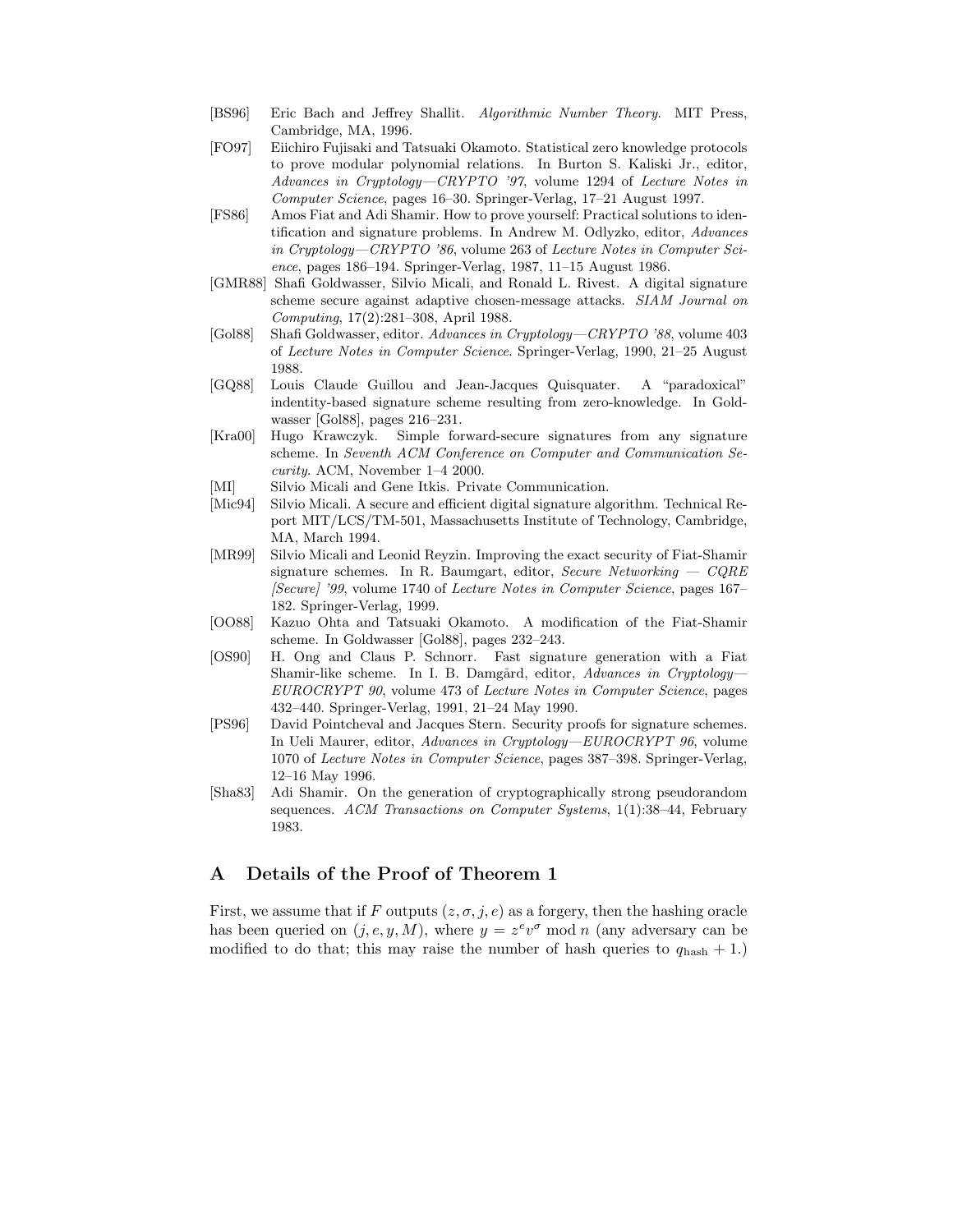We will also assume that  $F$  performs the necessary bookkeeping and does not ask the same hash query twice.<sup>6</sup> Note that  $F$  may ask the same signature query twice, because the answers will most likely be different.

Recall that A's job, given  $\alpha$  and n, is to find (with F's help)  $\beta$  and  $r > 1$ such that  $\beta^r \equiv \alpha \pmod{n}$ . First, A has to guess the time period for which F will output the forgery: it randomly selects j,  $1 \leq j \leq T$  (sometimes A may also succeed if the forgery is for a time period  $i < j$ , but this not necessary for our argument). A then generates  $e_1, \ldots, e_T$  just like the real signer, sets  $t_{j+1} = \alpha$ and computes v as  $v = 1/t_{j+1}^{f_{j+1}} \mod n$ , where, as above,  $f_{j+1} = e_{j+1} \cdot \ldots \cdot e_T$ .

A then comes up with a random tape for  $F$ , remembers it, and runs  $F$  on that tape and the input public key  $(n, v, T)$ . If F breaks in at time period b, then A can provide F with the secret key as long as  $b > j$ : knowing  $t_{j+1}$  will allow A to compute  $s_b$  and  $t_{b+1}$ . If  $b \leq j$ , then A aborts (because, in particular,  $F$ 's forgery cannot be for time period  $j$  in that case).

To answer F's signature and hash queries, A maintains two tables: a signature query table and a hash query table.

Signature queries can be answered almost at random, because A controls the hash oracle. In order to answer a signature query number s on a message  $M_s$ during time period  $j_s$ , A selects a random  $z_s \in Z_n^*$  and  $\sigma_s \in \{0,1\}^l$ , computes  $y_s = z_s^{e_{js}} v^{\sigma_s}$ , and checks its signature query table to see if a signature query on  $M_s$  during time period  $j_s$  has already been asked and if  $y_s$  used in answering it. If so, A changes  $z_s$  and  $\sigma_s$  to the z and  $\sigma$  that were used in answering that query. Then A adds the entry  $(s, j_s, e_{j_s}, y_s, \sigma_s, z_s, M_s)$  to its signature query table and outputs  $(z_s, \sigma_s, j_s, e_{j_s}).$ 

Hash queries are also answered at random. To answer the  $t$ -th hash query  $(j'_t, e'_t, y'_t, M'_t)$ , A first checks its signature query table to see if there is an entry  $(s, j_s, e_{j_s}, y_s, \sigma_s, z_s, M_s)$  such that  $(j_s, e_{j_s}, y_s, M_s) = (j'_t, e'_t, y'_t, M'_t)$ . If so, it just outputs  $\sigma_s$ . Otherwise, it picks a random  $\sigma'_t \in \{0,1\}^l$ , records in its hash query table the tuple  $(t, y_t', M_t', j_t', e_t', \sigma_t')$  and outputs  $\sigma_t'.$ 

Assume now the break-in query occurs during time period  $b > j$ , and the valid forgery  $(z, \sigma, i, e)$  is output for a time period  $i \leq j$  (if not, or if no valid forgery is output, A fails). Let  $y = z^e v^{\sigma}$ . Because we modified F to first ask a hash query on  $(i, e, y, M)$ , we have that, for some h,  $(h, y, M, i, e, \sigma) = (h, y_h', M_h', j_h', e_h', \sigma_h')$ in the hash query table (it can't come from the signature query table, because  $F$  is not allowed to forge a signature on a message for which it asked a signature query). A finds such an  $h$  in its table and remembers it.

 $A$  now resets  $F$  with the same random tape as the first time, and runs it again, giving the exact same answers to all  $F$ 's queries before the h-th hash query (it can do so because it has all the answers recorded in the tables). Note that this means that F will be asking the same h-th hash query  $(i, e, y, M)$  as the first time. As soon as  $F$  asks the h-th hash query, however, A stops giving the answers from the tables and comes up with new answers at random, in the

 $6$  This may slightly increase the running time of  $F$ , but we will ignore costs of simple table look-up for the purposes of this analysis.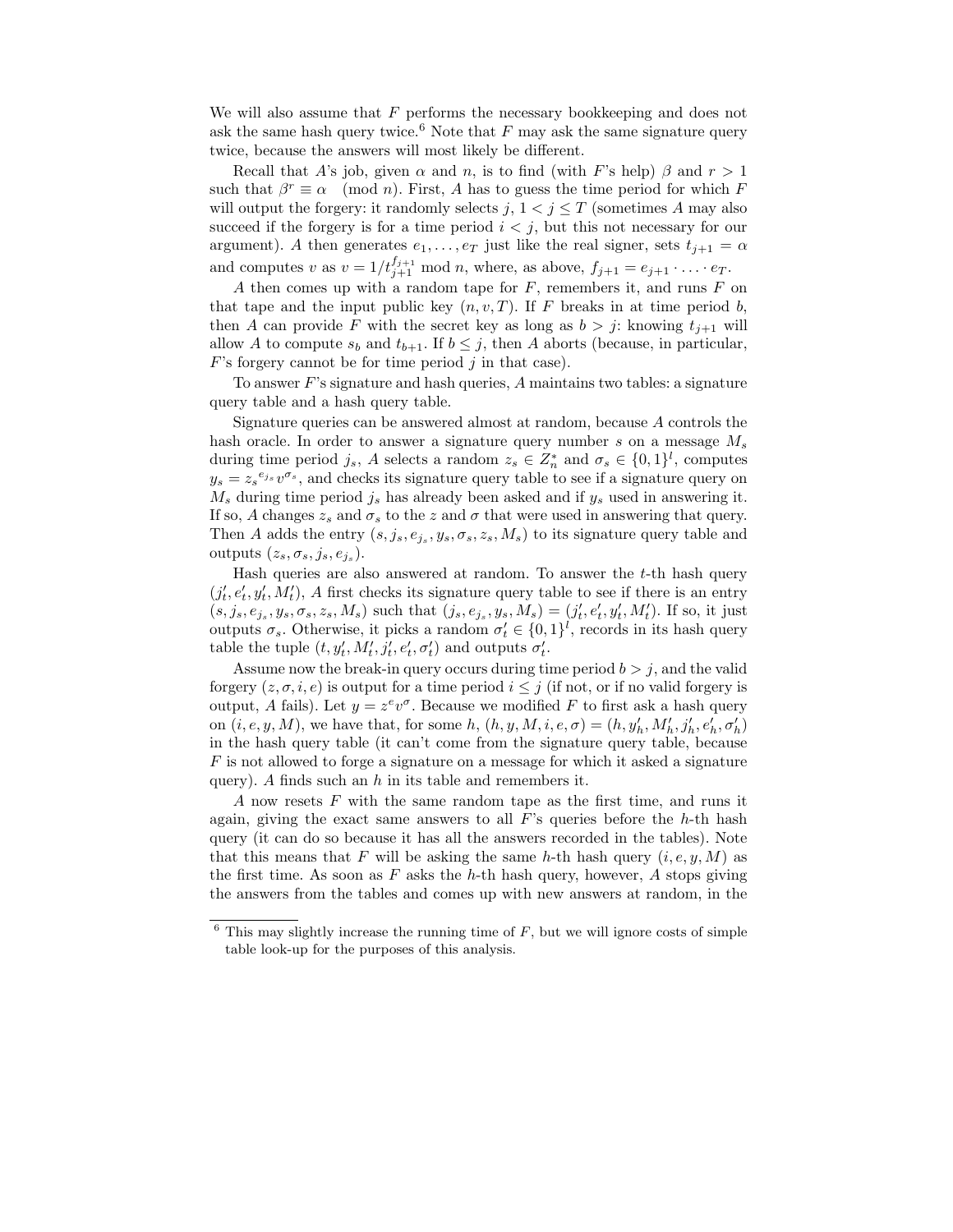same manner as the first time. Let  $\tau$  be the new answer given to the h-th hash query, and assume  $\tau \neq \sigma$ .

Assume again the break-in query occurs during time period  $b > j$ , and the valid forgery  $(z', \sigma', i', e')$  is output for a time period  $i' \leq j$ . A again computes  $y' = z'^{e'}v^{sigma'}.$  by the same reasoning as before, F had to ask a hash query on  $(i', e', y', M')$ . Let h' be the number of that query. A finds h' and fails if  $h' \neq h$ . If, however,  $h' = h$ , then  $(i, e, y, M) = (i', e', y', M')$ , simply because the h-th hash query had to be the same in both runs of F. Also then  $\sigma' = \tau$ . Therefore,  $z^ev^{\sigma} \equiv z'^{\tilde{e}}v^{\tau}$ , so  $(z/z')^e \equiv v^{\tau-\sigma} \equiv \alpha^{f_{j+1}(\sigma-\tau)} \pmod{N}$ .

Note that because e is guaranteed to be relatively prime with  $f_{j+1}$  (as long as  $i \leq j$ , and  $\sigma - \tau$  has at least one fewer bit than e,  $gcd(f_{j+1}(\sigma - \tau), e)$  $gcd(\sigma - \tau, e) < e$  (as long as  $\sigma \neq \tau$ ). Thus,  $r = e/gcd(f_{j+1}(\sigma - \tau), e) > 1$  and, by Lemma 1, A will be able to efficiently compute the r-th root of  $\alpha$ .

RUNNING TIME ANALYSIS. A runs  $F$  twice. Preparing the public key and answering hashing and signing queries takes A no longer than it would take the real oracles. To find the hashing query corresponding to the forgery and to apply Lemma 1 takes  $O(lT(l^2T^2 + k^2))$  bit operations.

PROBABILITY ANALYSIS. We will need the following lemma in our analysis.

**Lemma 2.** Let  $a_1, a_2, \ldots, a_\lambda$  be real numbers. Let  $a = \sum_{\mu=1}^{\lambda} a_{\mu}$ , and let  $s =$  $\sum_{\mu=1}^{\lambda} a_{\mu}^2$ . Then  $s \geq \frac{a^2}{\lambda}$  $rac{\lambda^2}{\lambda}$ .

*Proof.* Let  $b = a/\lambda$  and  $b_{\mu} = b - a_{\mu}$ . Then  $\sum_{\mu=1}^{\lambda} b_{\mu} = \lambda b - \sum_{\mu=1}^{\lambda} a_{\mu} = 0$ . Hence  $\sum_{\mu=1}^{\lambda} a_{\mu}^{2} = \sum_{\mu=1}^{\lambda} (b - b_{\mu})^{2} = \lambda b^{2} - 2b \sum_{\mu=1}^{\lambda} b_{\mu} + \sum_{\mu=1}^{\lambda} b_{\mu}^{2} \geq \lambda b^{2} = \frac{a^{2}}{\lambda}$  $\frac{a^2}{\lambda}$ .  $\Box$ 

First, consider the probability that  $A$ 's answers to  $F$ 's oracle queries are distributed as those of the true oracles that  $F$  expects. This is the case unless, for some signature query, the hash value that A needs to define has already been defined through a previous answer to a hash query (call this "A's failure to pretend"). Because z is picked at random from  $Z_n^*, z^e v^\sigma$  is a random element of  $Z_n^*$ . The probability of its collision with a value from a hash query in the same execution of F is at most  $(q_{\text{hash}} + 1) / |Z_n^*|$  thus, the probability (taken over only the random choices of A) of A's failure to pretend is at most  $q_{\rm sig}(q_{\rm hash}+1)/|Z_n^*| \leq$  $q_{\text{sig}}(q_{\text{hash}}+1)2^{2-k}$  (because  $|Z_n^*| = 4q_1q_2 > 2^{k-2}$ ). This is exactly the amount by which F's probability of success is reduced because of interaction with A rather than the real signer. Let  $\delta = \varepsilon - q_{\rm sig}(q_{\rm hash} + 1)2^{2-k}$ .

Let  $\varepsilon_b$  be the probability that F produces a successful forgery and that its break-in query occurs in time period b. Clearly,  $\delta = \sum_{b=2}^{T+1} \varepsilon_b$  (if  $b = 1$ , then F cannot forge for any time period). Assume now that A picked  $j = b-1$  for some fixed b. The probability of that is  $1/T$ .

We will now calculate the probability of the event that  $F$  outputs a valid forgery based on the same hash query both times and that the hash query was answered differently the second time and that the break-in query was b both times. Let  $p_{h,b}$  be the probability that, in one run, F produces a valid forgery